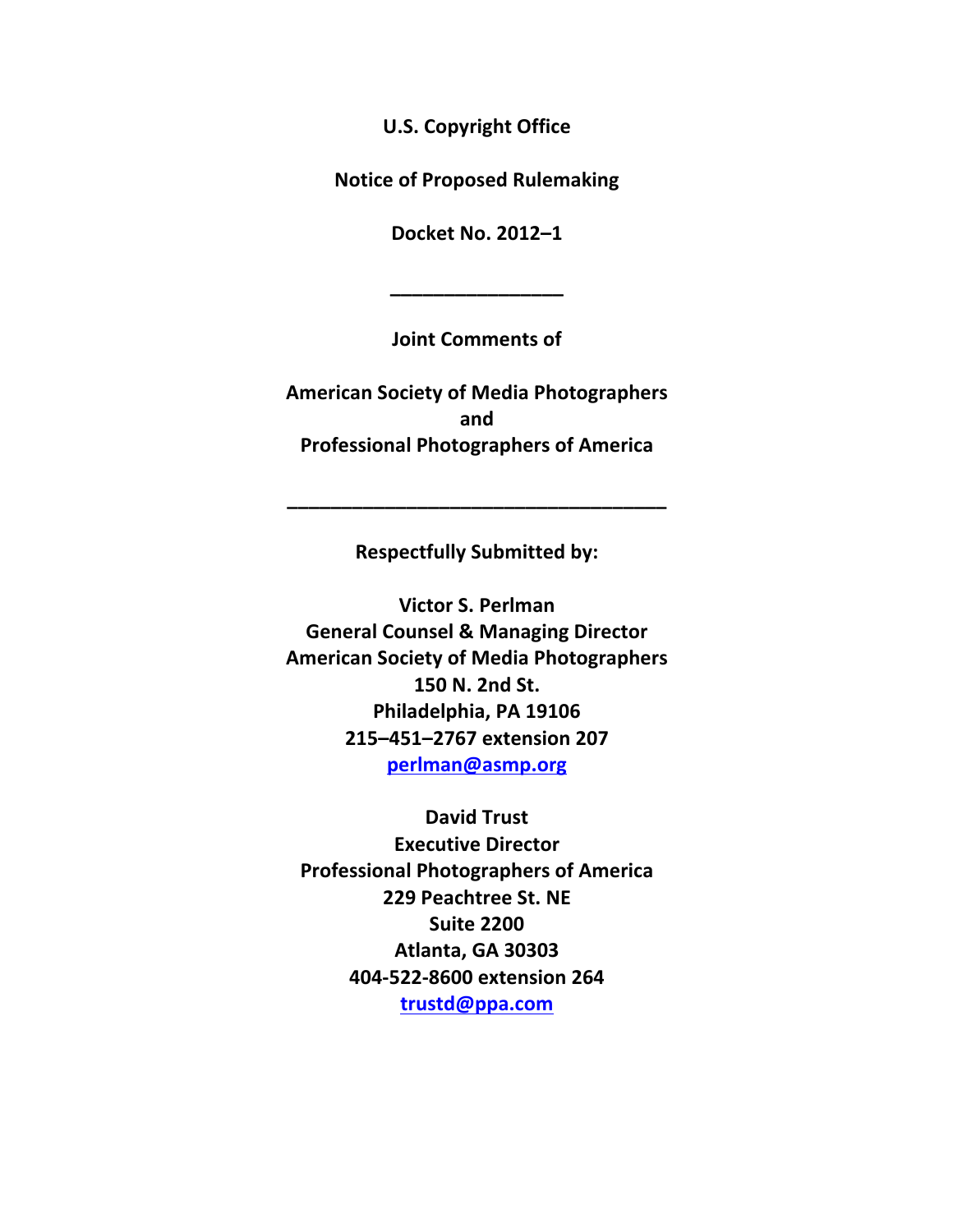The American Society of Media Photographers (ASMP) and Professional Photographers of America (PPA) hereby jointly submit the following comments in response to the Register's Notice of Rulemaking regarding the proposed fee schedule for copyright registration filed March 28, 2012 (Docket No. 2012–1). We greatly appreciate the opportunity to provide our thoughts on this topic.

### **Background**

ASMP is a nonprofit trade association that was founded in 1944 to protect and promote the interests of professional photographers who earn their living by making photographs intended primarily for publication. It is the oldest and largest organization of its kind in the world, and its members have created some of the world's greatest and most iconic photographic images.

PPA is the world's oldest and largest nonprofit trade association for professional photographers and photographic artists from dozens of specialty areas including portrait, wedding, commercial, advertising, and art. PPA consists of some 24,000 individual members and includes nearly 160 independent photography organizations that have elected to affiliate themselves with the association. For more than 140 years, PPA has dedicated its efforts to protecting the rights of photographers and to creating an environment in which these members can reach their full business and creative potential.

Both organizations carry out their missions through education, information and advocacy. Both organizations frequently provide input to the U.S. Copyright Office and are often invited to testify before Congressional committees and subcommittees on issues affecting professional photographers.

On March 28, 2012, the Register of Copyrights filed a Notice of Rulemaking regarding registration fees to allow the public to comment on the fee adjustments to be implemented in fiscal year 2013 beginning on October 1, 2012. Of particular interest and concern to both our organizations are the changes that will directly affect basic registration and related service fees.

## **Conclusion**

As discussed below, the proposed fee increases would be catastrophic for working photographers and would drastically reduce the frequency of their copyright registrations. This would be devastating to photographers and detrimental to the public record, users of photographs, and the Copyright Office. We urge the Copyright Office to leave the current fee structure in place and not to adopt the proposed fee schedule.

#### **Discussion**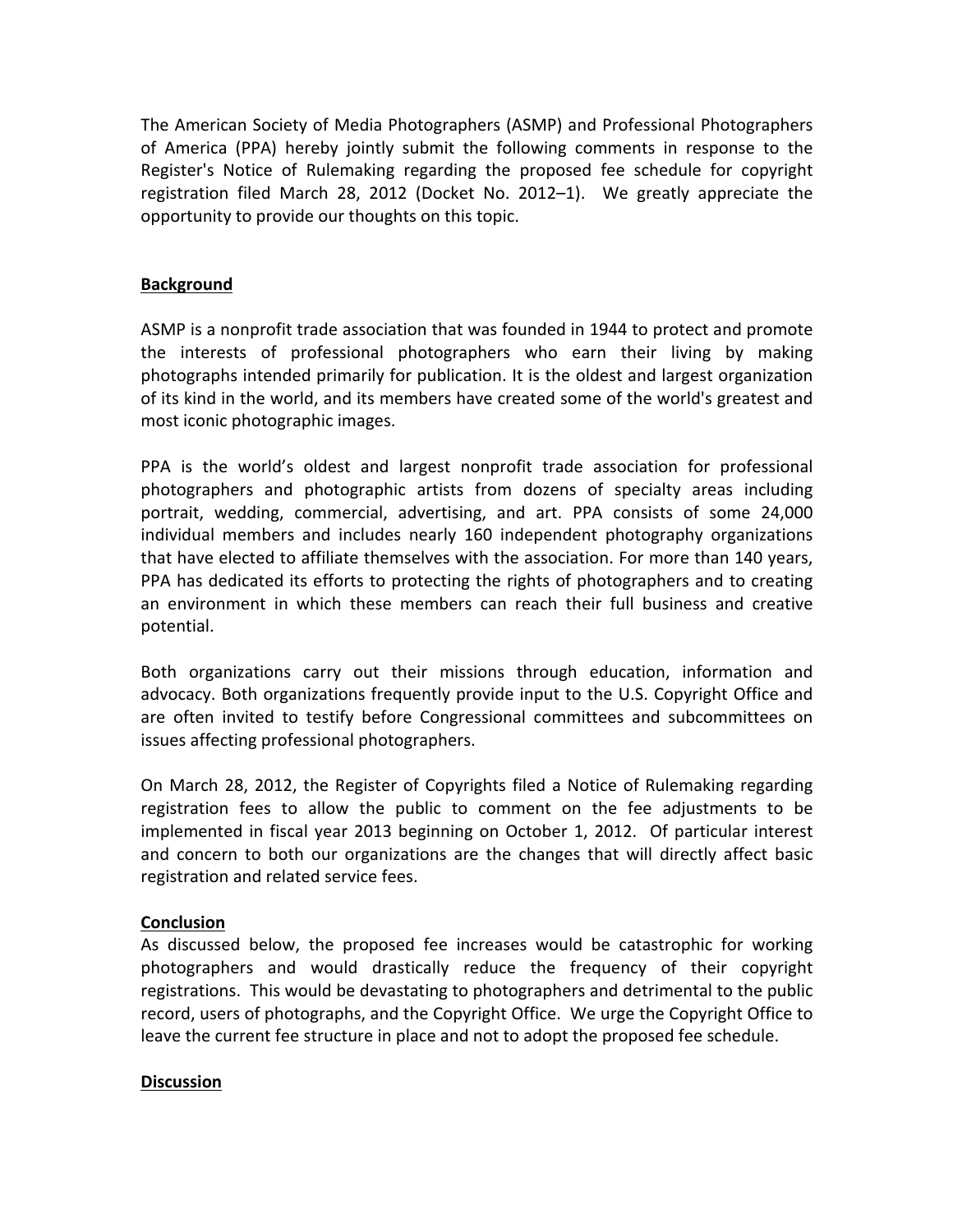#### **Registration, Recordation, and Related Service Fees**

#### *Basic&Registration*

We can appreciate that from time to time the Copyright Office must evaluate its fee structure and on occasion implement increases to account for the cost associated with processing registrations. Additionally, we understand the need for the price disparity between online (eCO) applications and paper (Form VA) applications given the workflow associated with processing and issuing claimant's certificates.

Of particular concern to our associations is the financial burden the new fee schedule would place on photographers who currently rely on the more convenient and costeffective group registration process (Form GR/Pph) which is presently limited to paper applications. Photographers create far more copyrightable works in a far shorter period of time than creators working in any other medium. A typical photographer can easily create 800-1000 images at a single session making the group registration process an attractive option for those interested and able to complete a submission.

As a result, a price increase that nearly doubles the cost of group registration for photographers appears to fly in the face of the Copyright Office's mission to increase participation in the registration process. Until the eCO system is fully able to accommodate all types of registration involving multiple works, a fee increase of this nature is, at best, a severe penalty to photographers. At worst, in the words of past ASMP president Richard Kelly, "the new fees will obliterate the average shooter."

Despite the efficiencies associated with a group registration, many registrants prefer to take advantage of the benefits of single work registration in order to maximize protection and potential recoveries in the event of infringement. The additional protection that a photographer would receive from single registrations would be somewhat erased by the cost increases applied to this registration process. While from \$35 to \$45 may not appear to be a significant increase on the surface, in effect it has the ability to represent hundreds if not thousands of dollars in additional costs to the photographer, an additional cost that most working photographers can ill afford.

Although we recognize the Copyright Office's desire to encourage registrants to use the eCO registration platform over Form VA, we believe that nearly doubling the cost for those adept at using Form VA would create a significant deterrent to registration in its entirety.

An ASMP survey of its members conducted between April 17 – April 30, 2012 found that the majority of infrequent registrants, those registering one a year or less, rely on Form VA rather than maintaining an eCO account. Based on this data, and the general registration habits of photographers, we can only assume that this category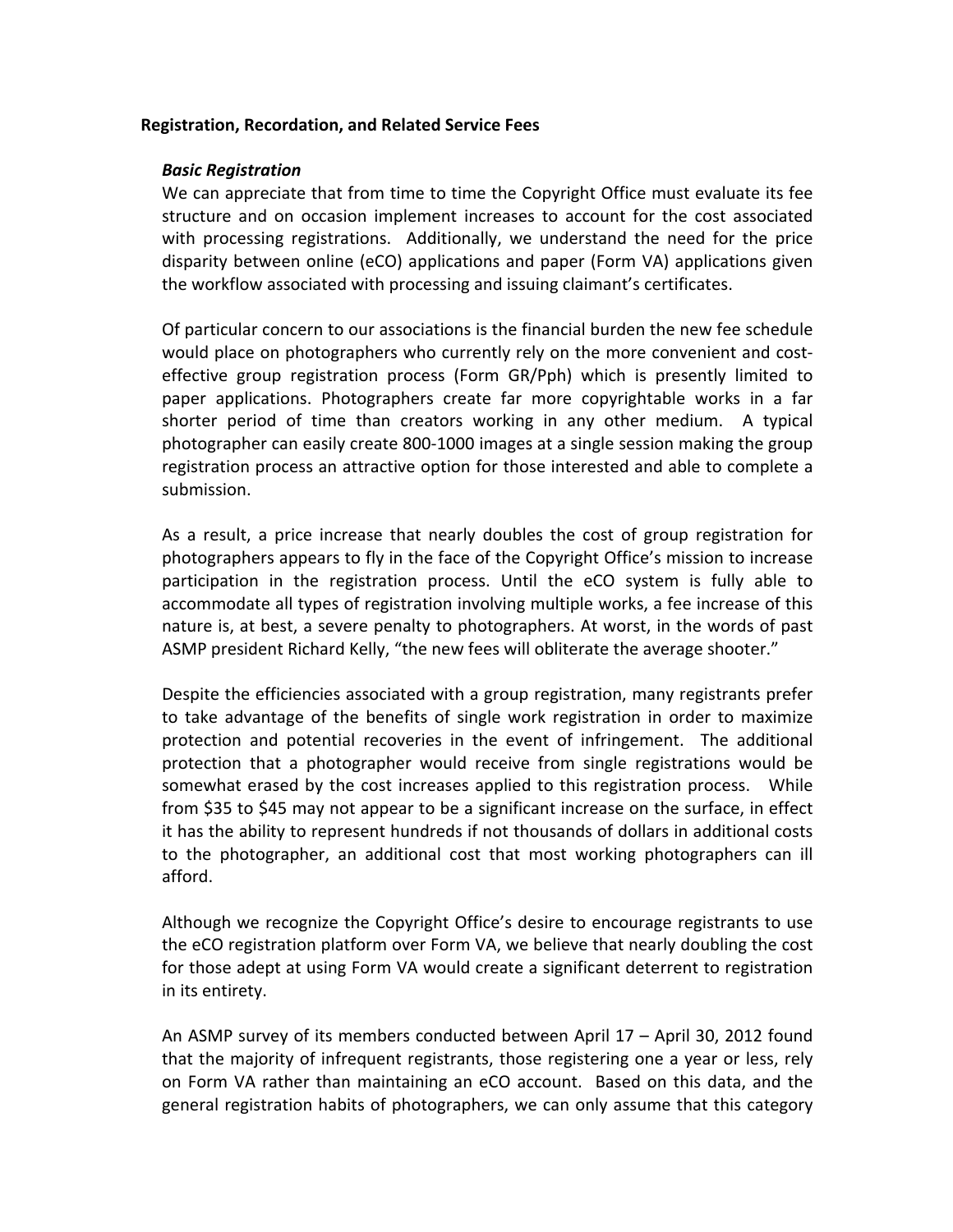of registrant is more likely to abandon the practice rather than switch registration methods. Summaries of that survey and of the verbal comments from those ASMP members who responded are attached as appendices to this submission.

An additional burden relating to registration that would be exacerbated by any fee increase is the fact that photographers must separate their works into two types: published and unpublished. For many, if not most, photographers, registration compels a rather puzzling and difficult classification that challenges even experienced copyright lawyers. Even worse, the distinction creates possible attacks on the validity of registrations in the event of litigation. The benefits, purpose and necessity for this distinction at the registration stage appear to be questionable at best, and we hope that the Copyright Office will study this issue to determine whether the distinction may be omitted from the registration process.

It also is our hope that the Copyright Office will consider the unique nature of the photographic industry and the challenges, particularly when it comes to cost, that face photographers in protecting their works to the fullest extent of the law and will not increase fees at this time.

It is our further hope that the Copyright Office will consider implementing an annual subscription-based fee model that we have previously proposed.

#### **Other Related Services**

We wish to touch briefly on the fee increase applied to the preparation and certification of "Reference Search Reports" conducted by the Copyright Office. While the increase in cost (\$330 to \$400) may not be felt by our member on an ongoing basis, we do believe an increase in this area could impact their ability to effectively demonstrate their registration should they be unable to produce an original certificate. As is stated in the notice, the Copyright Office acknowledges the probable legal requirement associated with the request of this type of documentation, costs of this magnitude, especially if associated with multiple works, could create an additional cost related barrier to a photographer attempting to defend his copyright.

#### **Summary**

In summary, ASMP and PPA thank the Register of Copyrights for this opportunity to comment on the proposed fee schedule. While we might support more reasonable fee increases, is our belief that as they stand the proposed fees are severe and unworkable, and we ask the Copyright Office to leave the current fee schedule in place, unchanged. We believe the proposed schedule puts too much of the cost burden on individual photographers. Additionally, the fee increases in other areas such as records retrieval may deter users and others who may be seeking to contact a copyright owner to legitimately use an image or otherwise establish ownership in a work.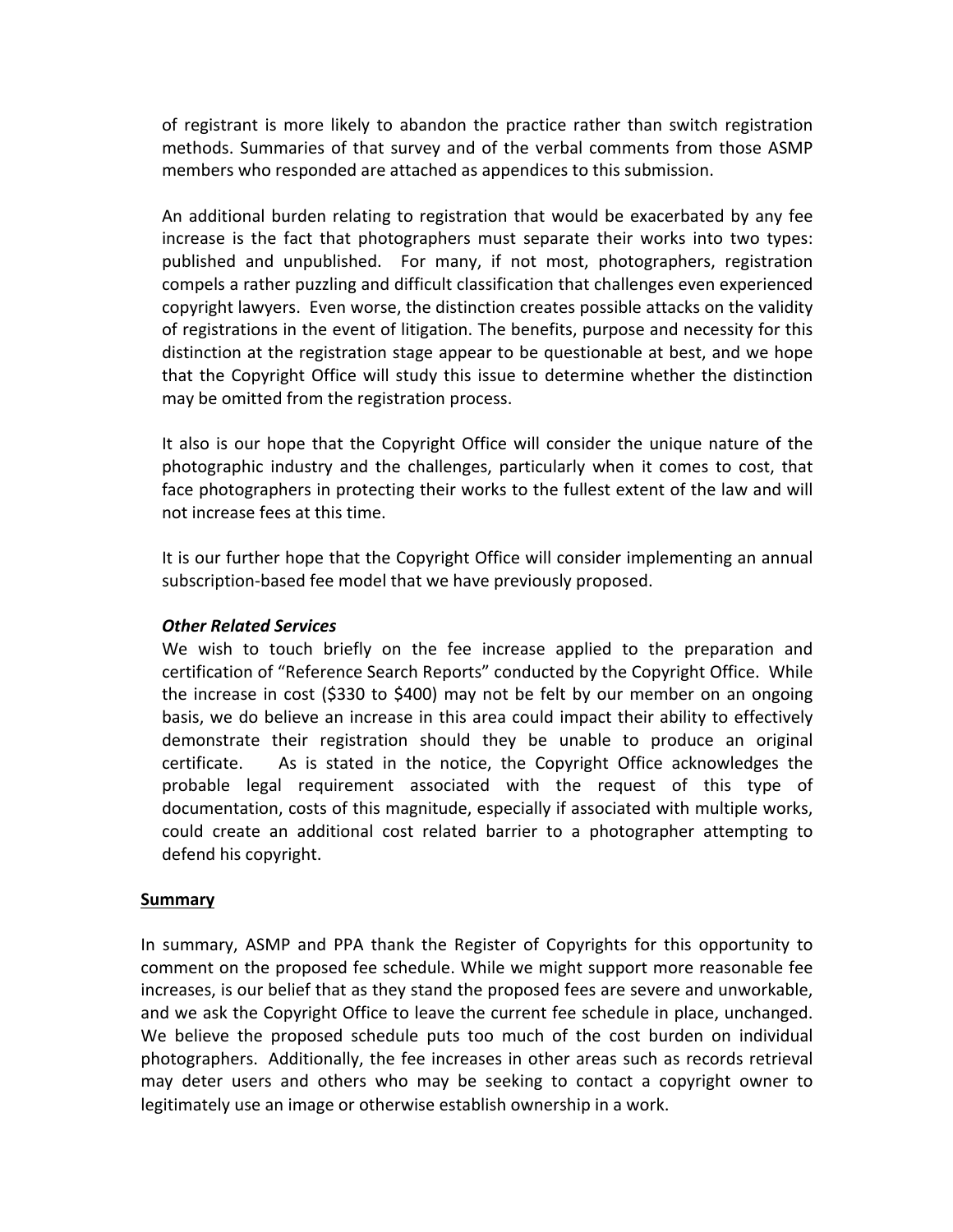Respectfully submitted by American Society of Media Photographers and Professional Photographers of America.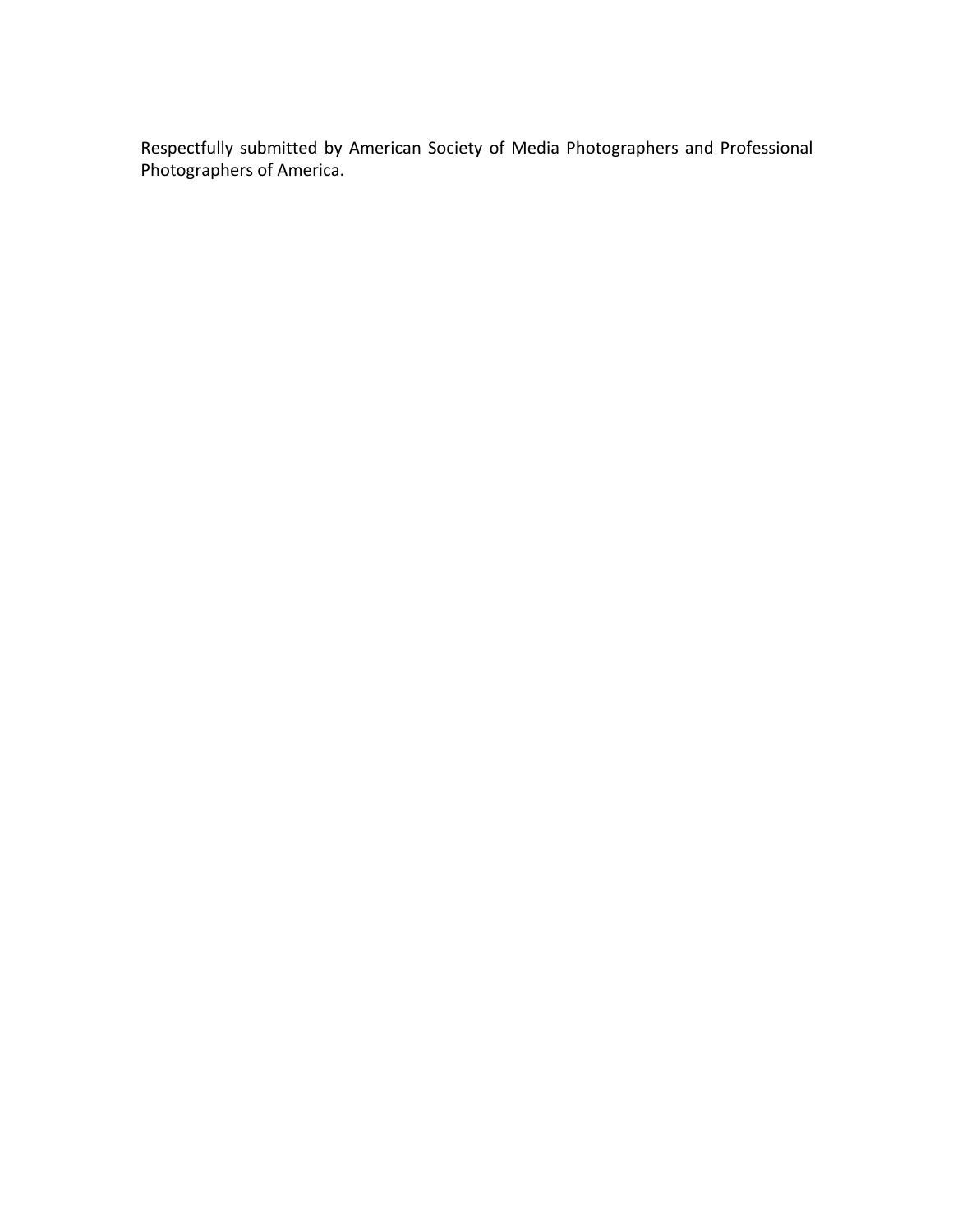## **Appendix\$A**

## **SUMMARY**

The U.S. Copyright Office has proposed new registration fees to be effective October 1, 2012 and has requested that comments to its proposal be received no later than May 14. ASMP will be submitting comments and, in order to reflect the thoughts of members, ASMP distributed a survey on April 23, as well as a response reminder on April 26. The deadline for responses was April 27.

The survey requested copyright registration practices; responses to three specific Copyright Office pricing increases; how members might respond to an ASMP**!**suggested subscription program; and other information related to filing. This report summarizes member responses. The survey was completed by 893 members. The 893 represented a wide range of member groups: long-standing members, students, newer members, younger and older members, women and men. Members from nearly all 50 states, as well other countries, submitted responses. Some had experience with the Copyright Office and had submited work (57%); some had not (43%). The split was 72%/28% men to women. Most (57%) of respondents are in their prime earning years of 25 to 54 and have 5 years or more experience (68%). Of those (the 57%) who had experience with the Copyright Office: most reported filing 2**!**5 times per year electronically; their filings were in excess of 250 items each time (as many as 10,000); and 70% of the work filed was unpublished.

ASMP asked members to respond to three specific proposed pricing changes.

1. Electronic filing: Proposed increase in fee from \$35 to \$45 for registration of a BASIC CLAIM in an original work of authorship (single author, same claimant, one work, not a work made for hire).

o 42% reported registrations would decrease.

o In any study, opposition to a price increase is to be expected; however the negative reaction here is strong and stronger still in #2 that follows.

2. Electronic filing: Proposed increase in fee from \$35 to \$65 for claims OTHER THAN A BASIC CLAIM described previously. "Other than basic" would include, for example, the registration of groups of photographs.

o 66% reported there would be a decrease in registrations.

o The increase here inspired much opposition, with 2/3 planning a

reduction to filings. The magnitude of the increase had many members angry and frustrated.

3. Paper**!**based filing: Proposed increase in fee from \$65 to \$100 for claims for visual arts work.

o 57% reported there would be a decrease in registrations.

o There was oppostion to the price increase but as apparent from the open-ended comments, not as intense as the opposition shown to #1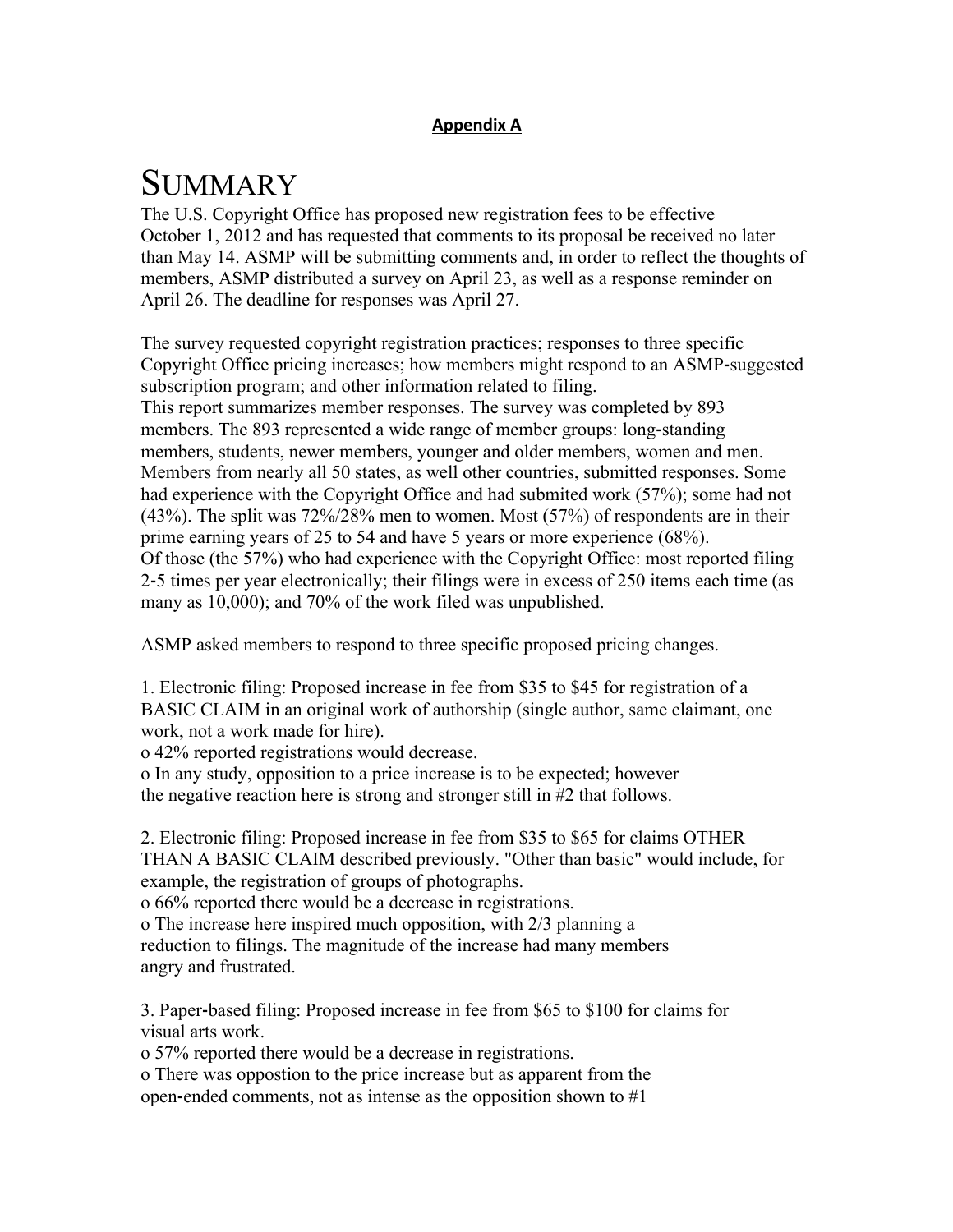and #2 above. Most photographers are less interested in paper-based filing than in electronic filing (and the efficiency electronic provides). Just by offering paper**!**based filing makes the Copyright Office appear arcane to many members.

In the study, ASMP also wanted to explore a "subscription service". This was presented as a supplement the one-time fee for a basic claim (\$35 now; \$45 proposed). A threelevel, annual program was presented that offered: unlimited submissions, \$599 per year, \$59/month; up to 12 submissions per year; \$399 per year, \$39 per month; up to 6 submissions per year, \$199 per year; \$19 per month.

· Most (56%) preferred the one-time fee; however, over 26% were interested in "up to 6 submissions per year for \$199 per year or \$19 per month". There is definite interest in the subscription (it was also mentioned positively in the open-ended responses) and different price points for a range of services should be investigated.

Finally, members were asked to supply additional comments that would be helpful to ASMP when responding to the Copyright Office. Members had much to say about the lack of the justification for fees and fee increases; the need to clarify the definitions provided by the Copyright Office; the need for the Office to modernize processing; along with many other related issues addressed. Selected member quotations follow:

1. There is little justification for the Copyright Office to be increasing fees:

**"Copyright should be free. Given that it can not be, I believe the most minimal clerical fee should apply. Because copyright is created when the work is created nothing is gained from registering, except legal proof. What about ASMP creating its own copyright registration database? All you would be doing is recording photographer's claims."**

**"Submissions to copyright office should be free. Fees should be paid from fees charged to people/companies who violate copyrights. If it must be paid submissions, students should get (at least) one free submission per year for unpublished works."**

2. There is a lack of clear definitions of terms: "published"; "unpublished"; "group submissions"; "basic claim"; "other than a basic claim"; "work":

**"For the love of everything holy, PLEASE get rid of published vs. unpublished distinction! This is the largest thing standing in my way of filing my copyrights. It's difficult to distinguish between the two and [it} also causes me to file too many different forms."**

**"What is "published" needs to be redefined in our "social"**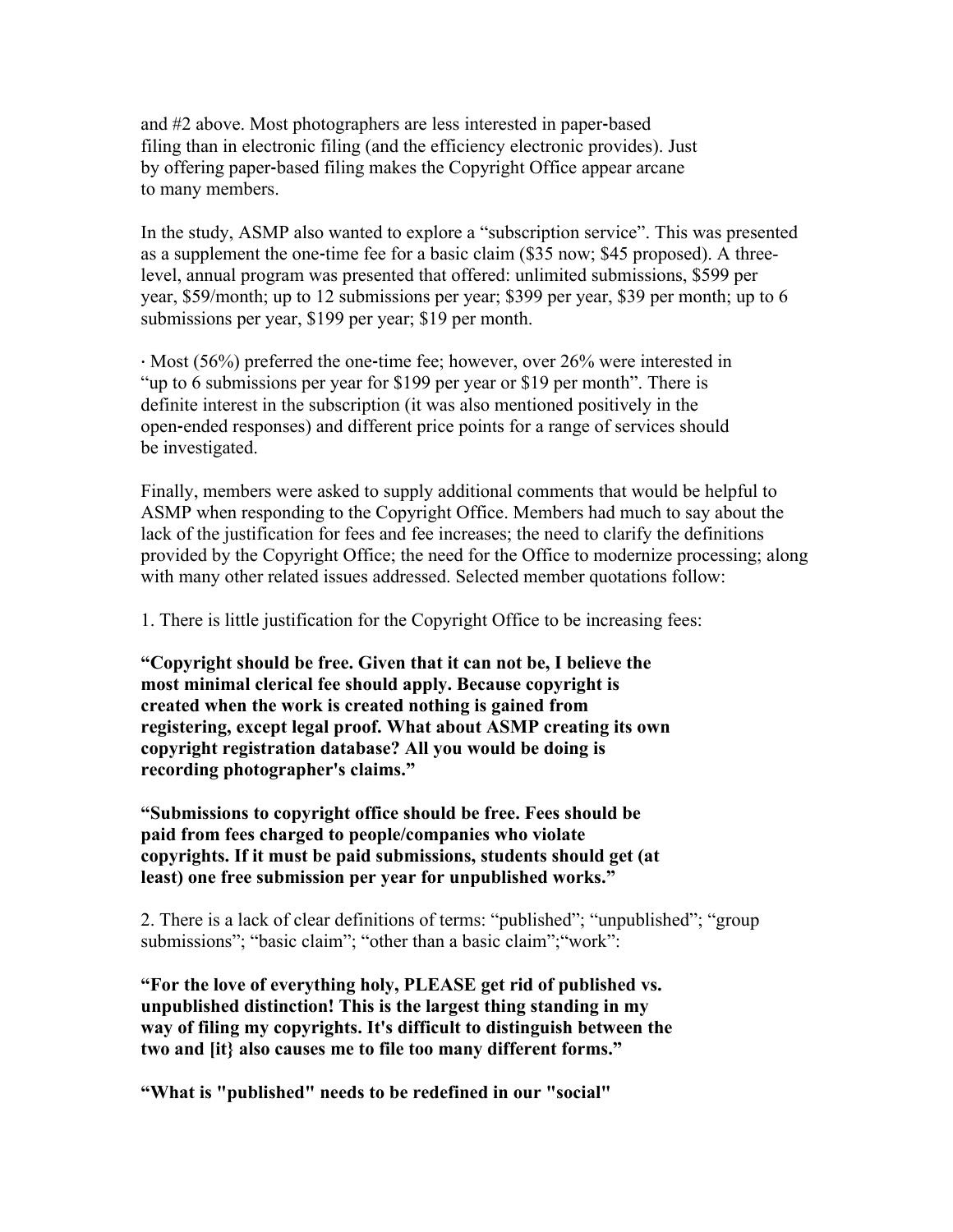**environment. As a business owner I try to wait until I have as many jobs as possible to file them all as unpublished. That leaves a lot of stuff waiting around until I'm sure it's been filed with the Copyright office. Either the fees need to come down so it's more affordable to register images more frequently or published needs to exclude posting to social outlets to create buzz."**

3. The Copyright Office is behind the times and needs to take steps to modernize:

**"Copyright Office** #"**please consider teaming up with some Silicon Valley techies to come up with a better system for digital imagery tagging/tracking and copyright filing."**

**"The Copyright Office should have a Plug**#**in as like Digamark in Photoshop and Lightroom photo editing programs to make a seamless submission to the Copyright Office."**

**"It would be wonderful if you could upload an entire folder of images, rather than having to do each one individually. That takes an enormous amount of time since the system is very outdated."**

4. There are also social justice issues to consider:

**"There is a serious economic rights issue here. Less wealthy artists will register works less due to cost. Not only would this create an unfair copyright protection, these changes might also encourage violations of younger less established artists. With younger artists not able to pay the registration fees, a very specific target for theft would be created."**

**"In the current economic conditions the burdens on photographers and artists are felt most profoundly. For a governmental office to** administer this blow now will really make it harder for us- at least **to protect ourselves from an industry that does not show signs of developing more conscientious scruples!"**

**"I [am] just starting out, I don't have much income from photography coming in. Is there any way they can base it on your yearly profit? How about students??"**

Questioning ASMP photographers about copyright brought a number of important issues to the surface. Underscoring these issues were anger and frustration surrounding the inability of artists to find a satisfactory solution for something basic and intrinsic – the protection of an artist's hard-earned work from infringement.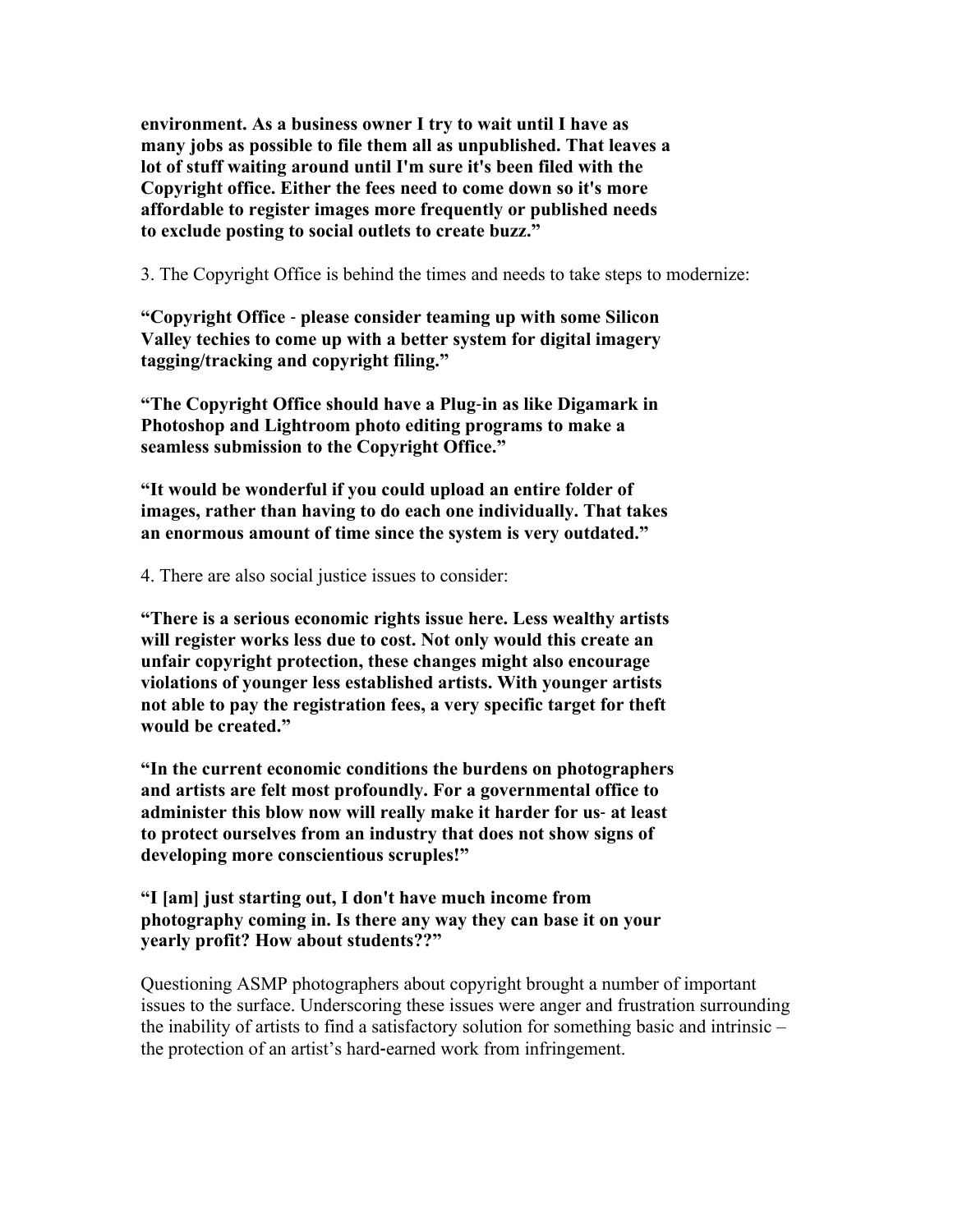# **DISCUSSION**

## 1. EVER SUBMITTED

Just under 900 responses were received in response to the survey. 57% reported having submitted work to the Copyright Office. For those filing, the following reflects what many had to say about the process:

**"I find the registration process confusing, especially for batches of photos. I file online using eCO, and found it tedious. They once held one of my batch registrations for almost a year without notifying me, because there was a question about my dates. I think the long delay was unnecessary, and the issue should have been resolved more quickly. The whole system is rather opaque to me, and I cringe when I have to file. This makes it difficult to file regularly."**

## 2. COPYRIGHT REGISTRATION FREQUENCY

Questions in sections 2, 3 and 4 of this report were asked only of those 57% who said they had experience filing with the Copyright Office. Most reported filing 2 to 5 times per year with the Copyright Office via eCO ("a" above) that is, electronic registration online directly with the Copyright Office. Form VA ("b"above) and Form CO ("c"above) are rarely utilized. Several members commented that if fees increased they would change the frequency of submissions.

**"If fees go up for group registrations, I'll just wait a bit longer and register more pictures taken over longer periods of time. Instead of every 3 months, [I'll] switch to every 4 or even 6 months."**

## 3. NUMBER OF ITEMS SUBMITTED

As in the previous section, number of items submitted was asked only of those 505 respondents who have experience submitting work. Nearly half reported submitting over 250 items each time. For future surveys, it may be advisable to set the break in increments much higher than 250 since, when prompted, many photographers reporting submitting thousands at a time: "generally 1,000 or more photos at a time";"several thousand at a time"; "sometimes 10,000 frames at a time".

The more photos the more the process is onerous, confusing and fraught with errors:

**"It is my impression that it is very difficult to register large numbers of photographs online, if I am not mistaken, you have to add each photograph individually to the list you're uploading** # **maybe I am not doing this correctly, but my last submission was over 300 photographs and I had to FedEx a CD to the copyright office because I couldn't register that many online."**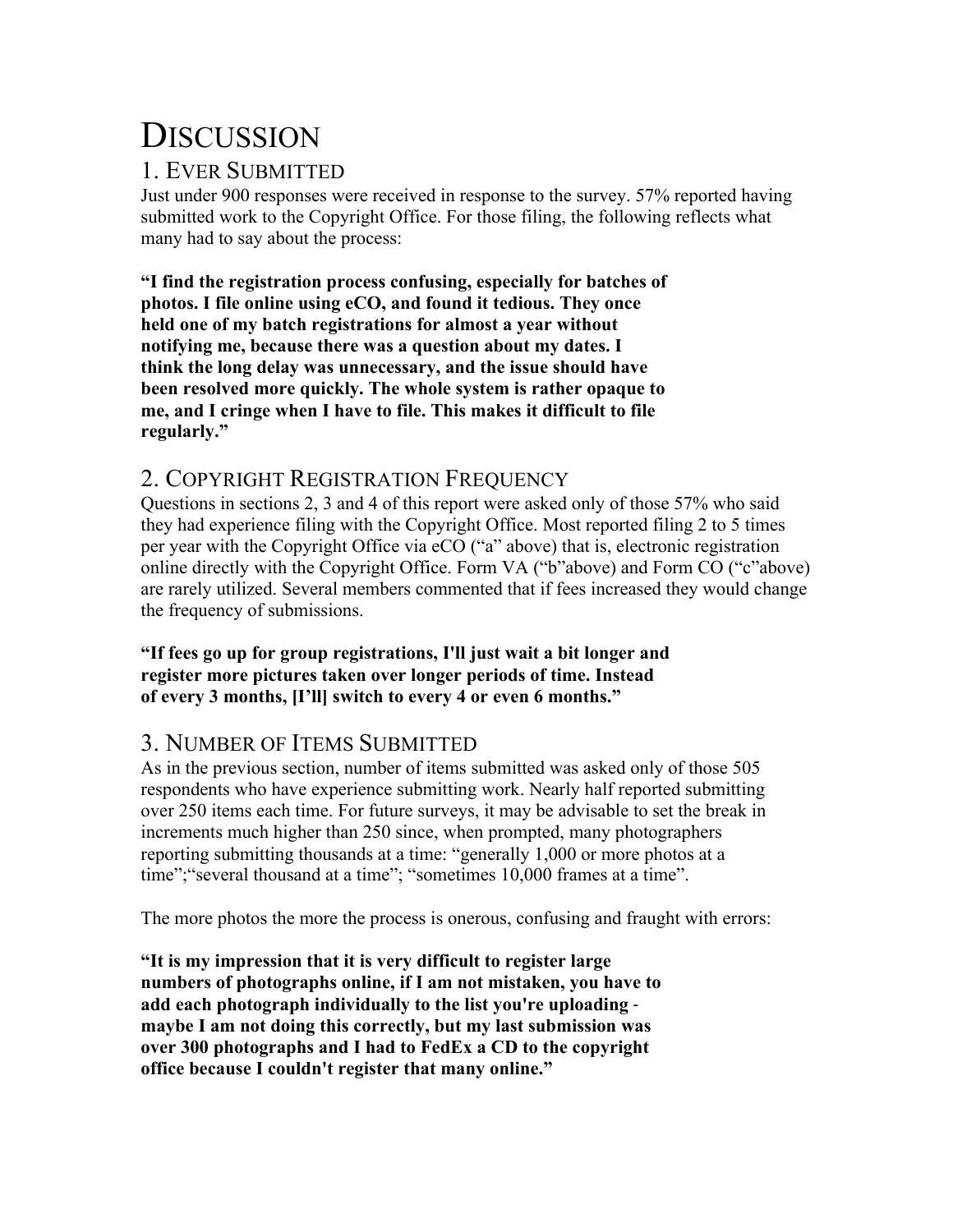## 4. PUBLISHED VERSUS UNPUBLISHED

71% of filers had submitted unpublished works; 12% published; and 17% a little of each. Like other copyright issues in this report, handling the distinction between published and unpublished works makes for an additional burden on the photographer. Some say registering published work is too cumbersome to bother with at all.

**"It would be wonderful to be able to submit simple published work (such as on one's own website) along w/ unpublished work. Separating the two is a hardship for me. I shoot events, and I struggle between wanting to post my photos quickly, and waiting until all the photos are processed before I submit."**

## 5. BASIC CLAIM \$35 TO \$45. IMPACT ON BEHAVIOR.

All Respondents

Have versus Have Not Submitted

In sections 5, 6 and 7 all 893 respondents were asked to judge specific Copyright Office proposals. For the eCO increase from \$35 to \$45, overall, 42% reported filings would decrease if the plan were implemented. There was some distinction on this between "have" and "have not" submitted with many "have not's" unsure and likely confused by the issue.

## 6. OTHER THAN BASIC CLAIM \$35 TO \$65. IMPACT ON BEHAVIOR.

All Respondents

Have versus Have Not Submitted

The proposed increase for other than a basic claim, filed electronically, seems to hit members hard. Overall (both "have" and "have not" submitted) 66% report planning to decrease filing, and as shown above, 70% of the "haves" would decrease filing if the plan were implemented.

## 7. PAPER**!**BASED FILING. \$65 TO \$100. IMPACT ON BEHAVIOR.

## All Respondents

Have Versus Have Not Filed

As with the other 2 Copyright Office proposals, 55 to 60% reported their submissions would decrease if the proposed increase in paper-based filing were implemented. Many (30% of all respondents), though, said there would be "no change to my registration behavior". Photographers, for the most part, have embraced electronics as a way to make their work life more efficient. Changes to pricing for paper-based registrations (unlike price increases to electronic registrations) do not inspire as much vitriol in the unprompted responses.

## 8. WHAT IF? ANNUAL OR MONTHLY FEE.

All Respondents

Have Versus Have Not Filed

Here, members were asked if a subscription service, monthly or annual, would appeal, or be preferred to the one**!**time charges now in place. At first look, one might think, with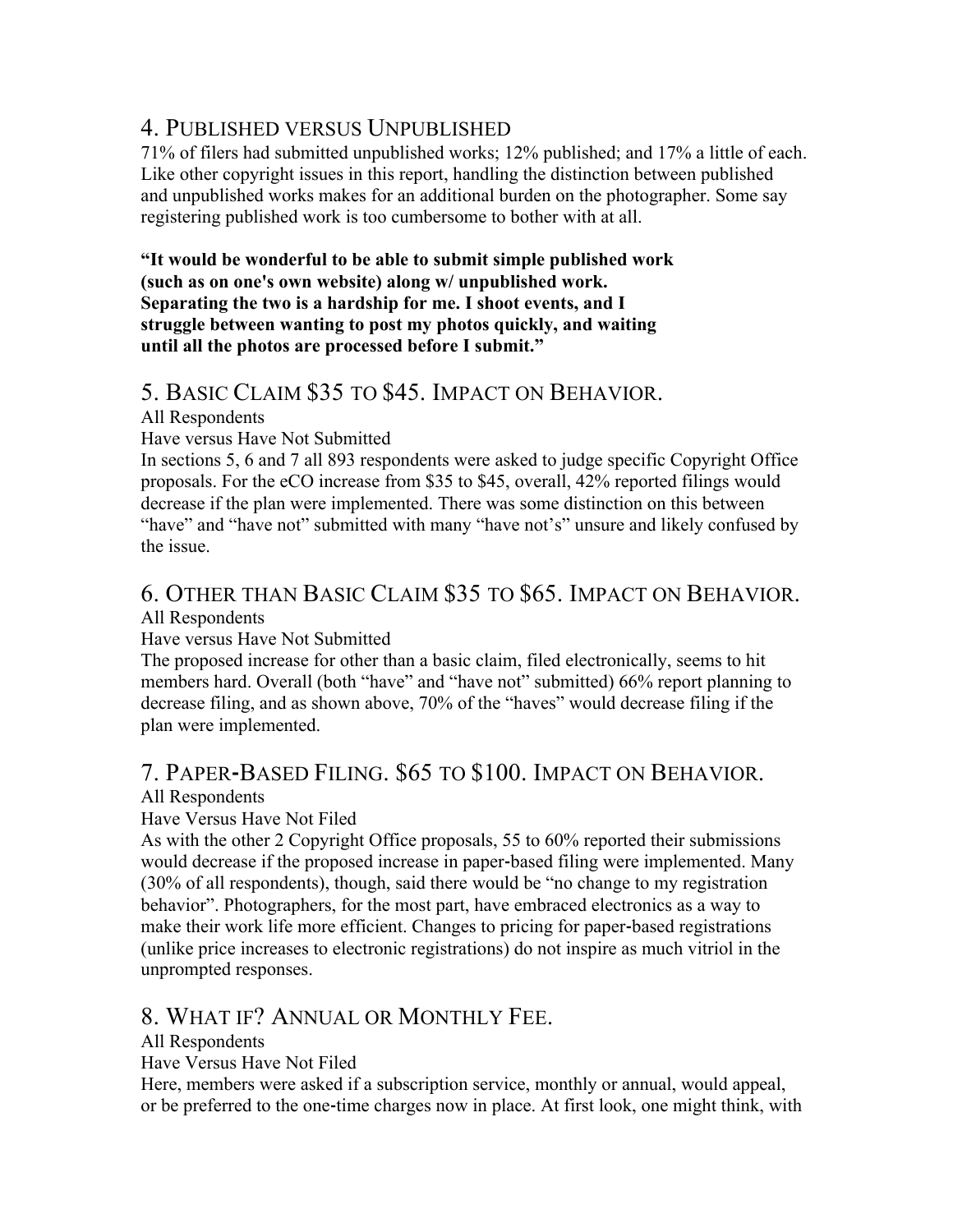56% saying that they prefer a one-time fee, perhaps a subscription is unappealing. Yet 26% **!"**not a small number **!"**say \$199 or \$19 per month for submitting 6 times per year is attractive. Many, many of the open-ended responders had something to say about the subscription and this form of pricing is worth investigating further.

## 9. RESPONDENT PROFILE

## a) LOCATION OF RESPONDENTS

Nearly every state, including Alaska and Hawaii, with the exception of the very upper Mid**!**West was represented in the survey. Responses were also received from Canada, France, Brazil and Australia. The map charts the zip code of respondents. The larger the circle the larger the concentration of respondents.

### b) PROFESSIONAL ORGANIZATION MEMBERSHIP

The survey went to ASMP member so they are over represented above. 152 respondents offered "other professional organizations" (in other, in green above). Mentioned most frequently were: National Association of Photoshop Professionals, NANPA and Editorial Photographers.

### c) EXPERIENCE

Respondents had long-standing experience with nearly 70% having 5 years or more.

## d) GENDER

Women and men were well represented in the survey. Future work could include segmenting results to see if the behavior for each, men and women, shows distinctions.

## e) AGE

The 25-54 age group represented 57% of those responding. Cross-tabbing results shows that those having never submitted work to be much younger – only 28% of the "never submitted" were 55 and older versus 40% of the "have submitted"...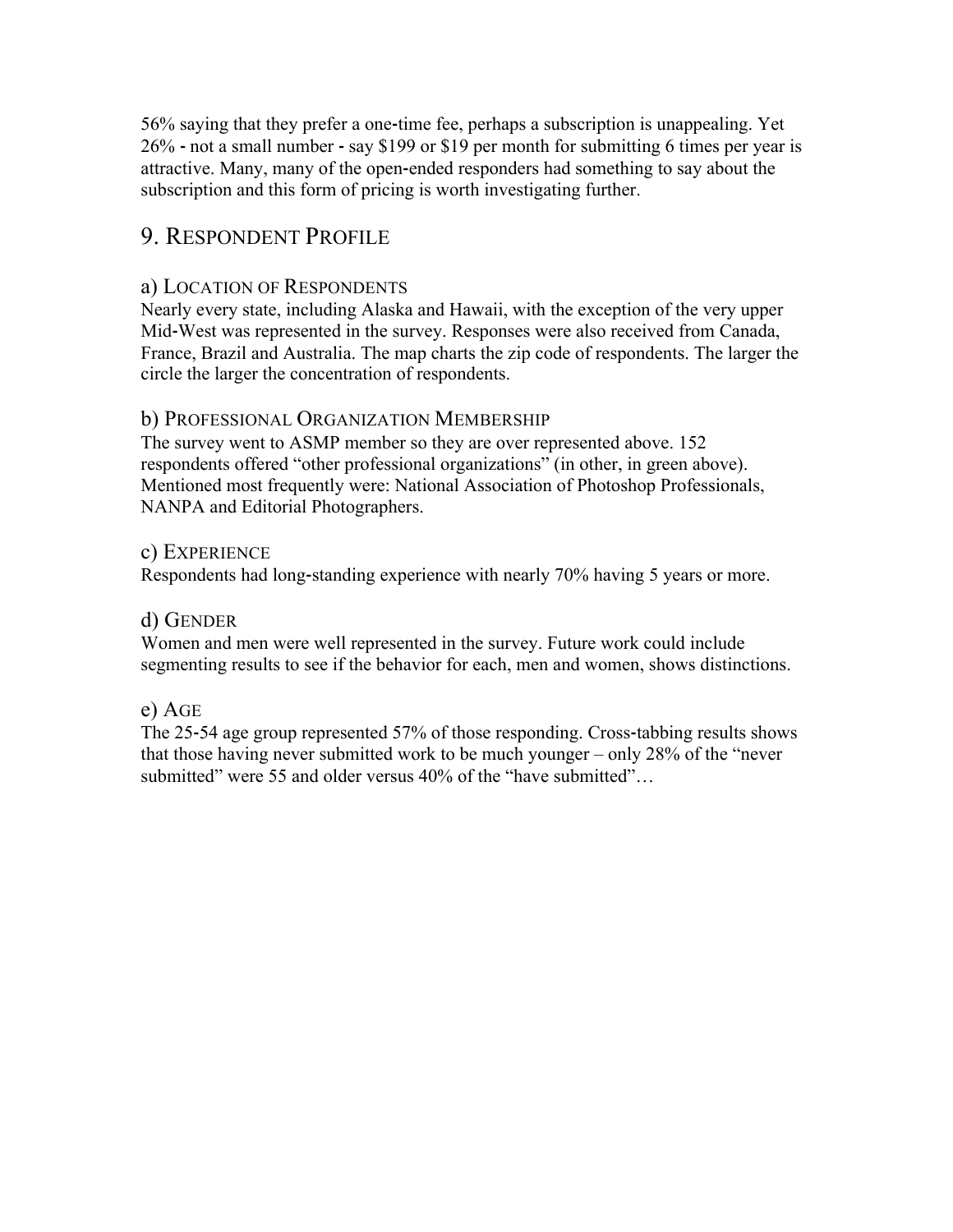### **Appendix\$B**

ASMP Member Survey: Proposed Copyright Office Registration Fees Please let us know if you have any additional comments that you feel should be included in ASMP's response to the Copyright Office proposal. Response Count: 170 answered question 170 skipped question 724

1 I don't see why the cost of electronic submissions should be so high. I also do understand why I can submit more than "ONE WORK". To copy write a four hour movie cost less then two photographs. We live in an electronic world. Bill me by the megabit not the sheet of paper. How about \$10 a month for one gig of uploaded data. \$15 for two gig. There should be a higher charge for paper submissions but not electronic.

2 I did not see the time frame / window it allows to upload photos after fee is paid in this survey. Does that mean we still have two weeks (if I remember correctly) window to upload our photos?

3 Make the electronic platform Safari/Apple compatible.

4 I fear the proposed increases will hinder the registration of IP and seems to undermine the mission of the © office.

5 If fee's goes up, registrations will go down, which will result in less revenue for the Copyright office. Therefore, increasing the fee will actually negatively impact this government office, not help it.

6 Increasing the fees will make it less likely people will register the images. I am guilty of not doing it yet, I had planned to register images today and I didn't. But I will be doing it next week.

7 Copyright should be free. Given that it can not be, I believe the most minimal clerical fee should apply. Because copyright is created when the work is created, nothing is gained from registering, except legal proof. What about the ASMP creating its own copyright registration database? All you would be doing is recording photographer's claims.

8 Increasing the fees paid by individual creators will have a negative effect on copyright registration.

9 How can we make registration easier for everyone. Honestly, its a pain in the ass.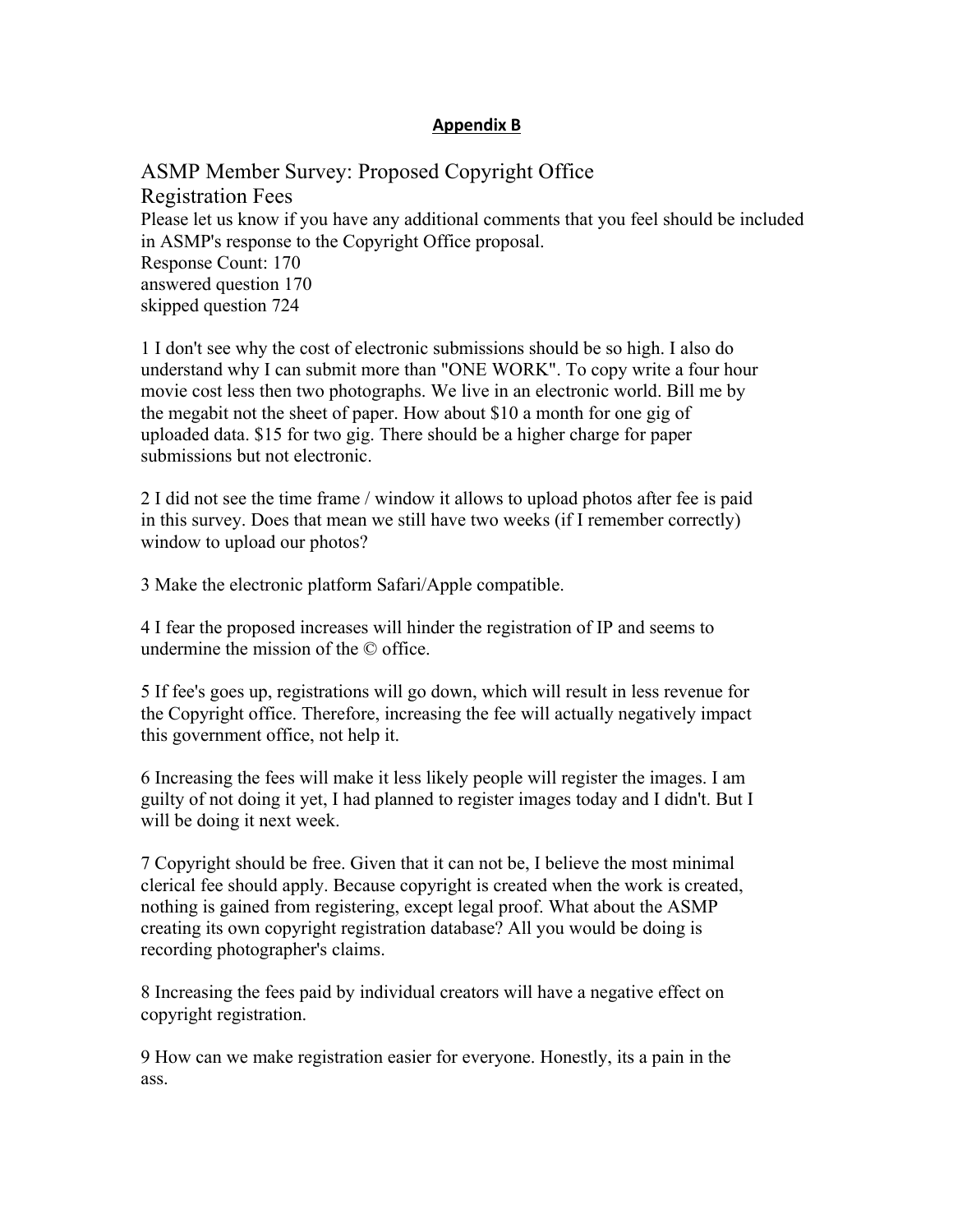10 THe process should be kept simple and affordable for the artist.

11 Copyright laws and the registration mechanism should allow for a yearly "bucket" of photos that photographers can add to throughout the year, for a single fee, in an easy-to-upload manner, that requires little time. It should be as easy as logging into flickr or 500px, and dragging the photos to this "bucket" or account to register them.

12 Most professional photographers have to pay 100% of their expenses, including health insurance, expensive insurance, including liability, for their businesses, retirement, replacement and upgrading of equipment, hardware, and software. We generally operate on a very low margin. Many photographers cannot afford to retire. Big business protects its copyright but has a history of showing little regard or respect for the copyright of us mere photographers, so we need all the access to protection we can get. Raising registration fees could keep many photographers for registering their photographs in a timely manner. If the Copyright Office is going to raise fees, I sincerely a and fervently hope that it will address the website that is often non-functioning during the week. eCO is also regularly closed during the weekends when independent, professional photographers have the time to prepare and register their images.

13 Why is it that the copyright office is making it financially more prohibitive to establish authorship of ones original works? It seems to me that if fees have to be raised for administration costs, than more should be offered in the registration process, so that more works could be processed per registration.

14 I would like an annual fee for submission of multiple works at one time or perhaps an annual fee for monthly submissions of multiple works. That would encourage me to submit each month everything that I had done that month.

15 How can they talk about increasing fees when they can't get filings completed in a timely manner?

16 Making registration more expensive is making it more difficult...

17 with business the way it is I would not expect photographers like myself to register more. Unless there was a big increase and need in the business

18 I did not copyright my images yet but was planning to do so. The increase in price would be very hard for me.

19 There should not be a difference between published and unpublished submissions. They should be allowed to be submitted together as one work.

20 I'm an overseas member so slightly different issue for me.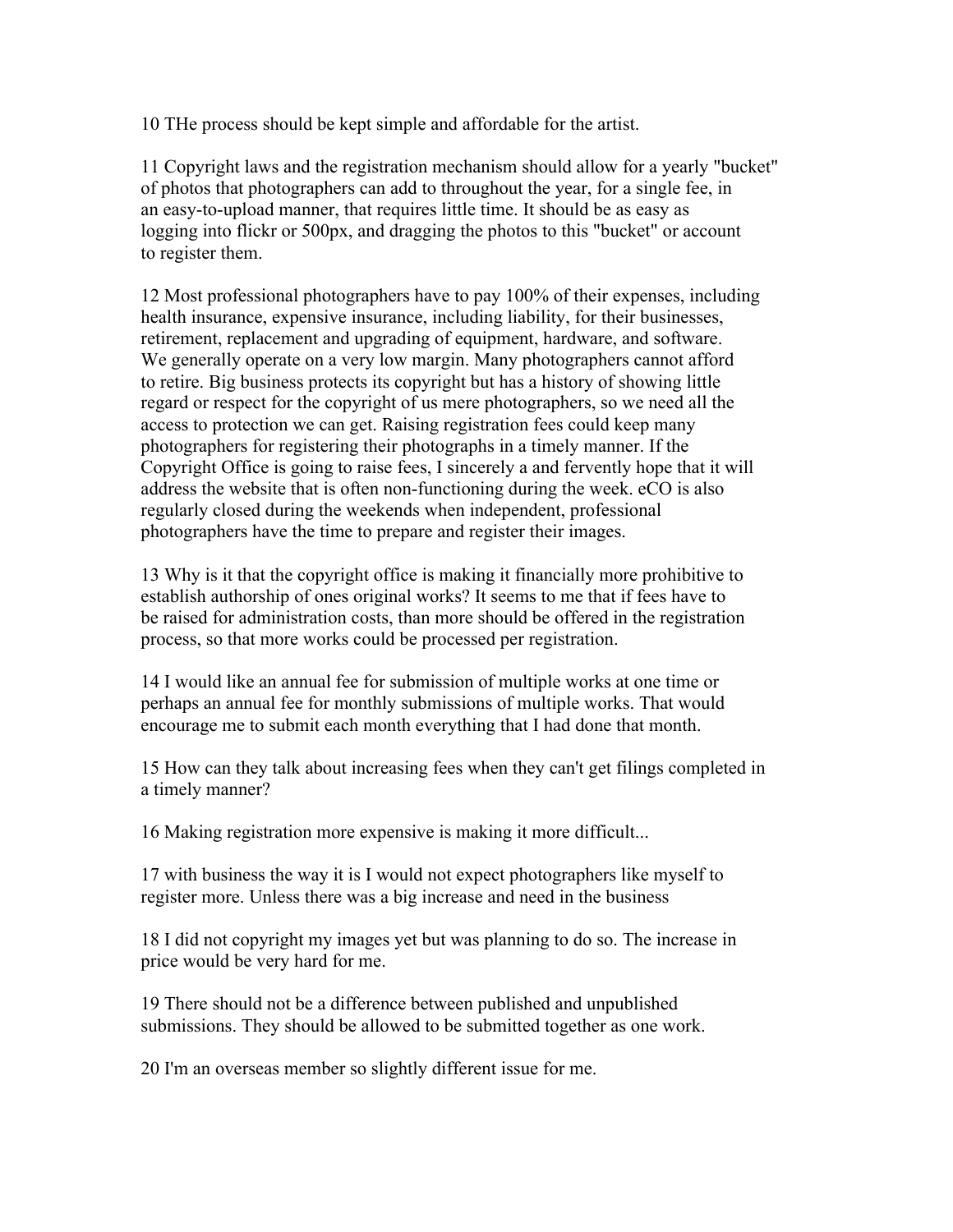21 Make the process less expensive, simpler, and the online process more up-todate and easier to use.

22 We are taxed and feed' enough already. Why is it necessary to increase rates now?

23 I have not yet submitted to the copyright office because it is already expensive and my projects so far have been personal work with no income related to the pieces. I can't afford to submit my projects as it is.

24 The idea of the Copyright Office is to be a service, not an income generator. Helping people secure their copyrights easily and inexpensively is of utmost importance.

25 Any price increase will just serve to reduce the likelihood that photographers will submit images and therefore make it more likely to loose money in copyright disputes.

26 The price to be paid should decrease depending on the quantity of works in a determined period of time.

27 Increase in prices is more understandable if the filing is made smoother. Electronic upload of files should be easier and more reliable. As for submitting with form CO (which is what I'm doing now because of the issues with web upload, even if zipped): it's a process that takes me too long. They should accept DVDs and not just CDs, and not take 6 months in sending back a certificate.

28 As a Travel photojournalist I have blocks of images from trips as many as 5000, so I'm more interested in Registering my website plus additions periodically as a unit.

29 Even the old copyright fees are to expensive for me to copyright a work. I see copyrighting as a gamble that a particular image might bring me a source of income.

30 This feels like the government isn't looking out for small busniesses at all !!!!!!!!

31 Prices of everything seems to be rising except for the price of photos. We can't take paying more for everything including © and getting less and less for our work.

32 They need money and in thi case our opinion means nothing but their money!!!

33 if the copyright office would enforce copyright law and protect photographers and other artist i would be more than glad to pay a higher fee but you don't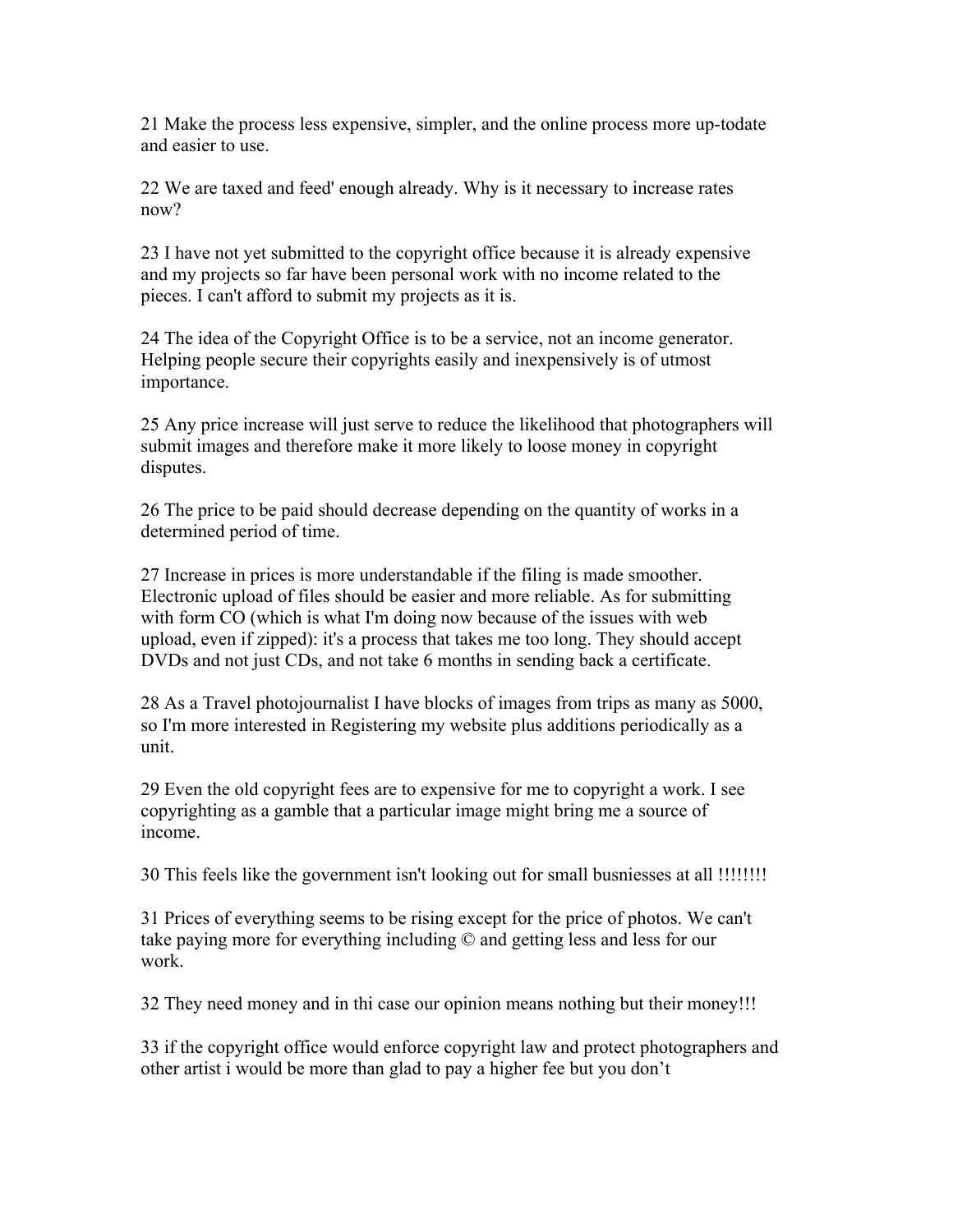34 why would they raise group registrations? they ARE NOT doing any more work it's a SINGLE document that needs to be filed.

35 Copyright Office - please consider teaming up with some silicon valley techies to come up with a better system for digital imagery tagging/tracking and copyright filing.

36 We have finally gotten to a point that it is workable for visual professionals to be able to budget for using the power of the copyright office as a tool in our business. It would be counter-productive to move it even a little bit further out of reach financially in this time of necessary fiscal conservancy.

37 The process for registering copyright for multiple photographs at one time is pretty unclear - e.g. how to title the submission, does that mean the multiple photographs are considered a single work or a "meaningful" collection of works, how does registering multiple works simultaneously affect possible infringement claims, etc. Seems like the process is really set up for registering individual works. The ASMP recommended practices are helpful, but seem like a workaround for gaps in the basic process.

38 Considering the 3 month or 90 day window to register unpublished images, there should be an option for 4 registrations per year, while still leaving open the chance for additional individual registrations, in case of emergencies.

39 I think the entire process is complicated and burdensome and there has to be a better way to submit images to the Copyright Office than the current system.

40 Can we hear something about enforcement?

41 Published works requiring individual filings is far too onerous. There should be a way to "catch up", say a one time (or few times) ability to group published works, associated with your SSN.

42 If the copyright office is considering raising fees, it should offer photographers more options for registering groups of photographs. Many people are blogging weekly, and it is cost prohibitive to pay \$45 for each post.

43 Process needs to become more streamlined... And if a fee increase helps make that possible, I am for it...

44 I haven't been submitting images to the copyright office due to inconvenience and current fees already. Therefore, any increase makes it that much more discouraging.

45 I'm just now becoming informed on copyright and the cost of filing claims is definitely a factor on whether and what I claim.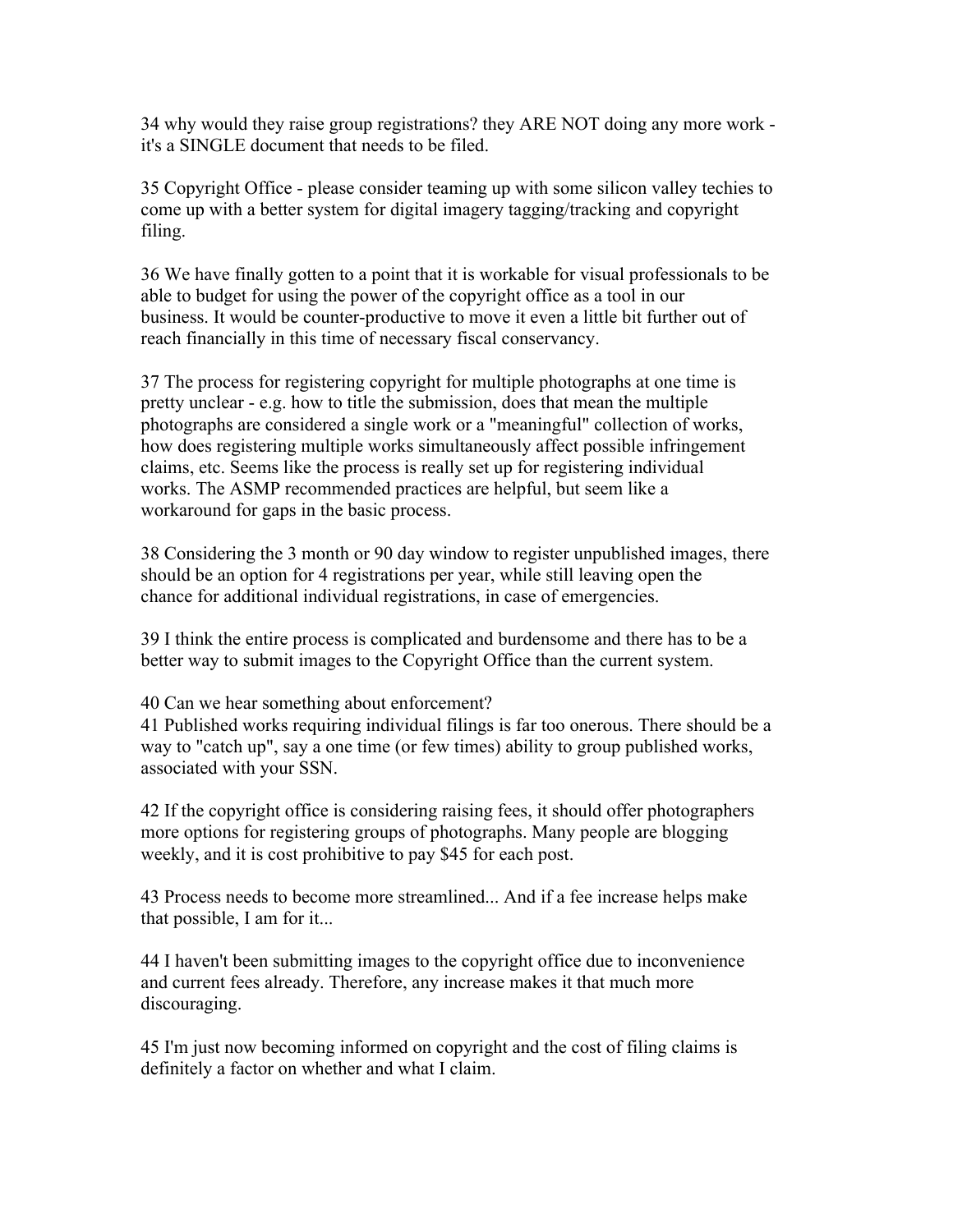46 For the love of everything holy, PLEASE get rid of published vs. unpublished distinction! This is the largest thing standing in my way of filing my copyrights. It's difficult to distinguish between the two and also causes me to file too many different forms.

47 for me, it is not practical or cost effective to file works on a regular basis. instead i file once per year and submit all works that are relevant. i treat everything as "published" even if they are not published by a magazine or newspaper, because i consider putting them in a web gallery for my clients to be publication. the whole distinction is confusing and meaningless as far as i can tell, this part of the process should be simplified and you should be able to register published images alongside unpublished images. it should be easy to register any group of images regardless of their status.

48 I feel the Copyright Office should be concerned with making it easier and more affordable for artists to register and protect their work, not more expensive.

49 I would rather pay my 35.00 fee everytime versus an annual or monthly fee.

50 The profession is being killed. I operate on a shoe-string budget. If the fee is increased, my budget for copyright registration will not increase. I do not print money.

51 Define "Work" as used in this survey. Does Work mean one image or one collection of images submitted as a deposit to eCO?

52 I am continually astounded to find that electronic data results in higher costs to the consumer; if anything, cost should be less since fewer man-hours are needed for the same amount of work.

53 The copyright office should have a Plug-in as like Digamark in Photoshop and Lightroom photo editing programs to make a seamless submission to the CR office

54 I understand the good intentions, but fail to see how submission of copyright truly protects one from pirates.

55 Would really like annual subscription for unlimited GROUP registrations per year

56 In most cases I can't see the point in paying the gov't to protect my copyright, which is already mine by nature. If I created the work I'm entitled to protection. I pay taxes, therefore why on earth should I have to pay these ridiculous fees to protect that which is already supposed to be protected. This whole game is a farse, a scam and a shame.

57 In most instances the current pay structure is too much. The system is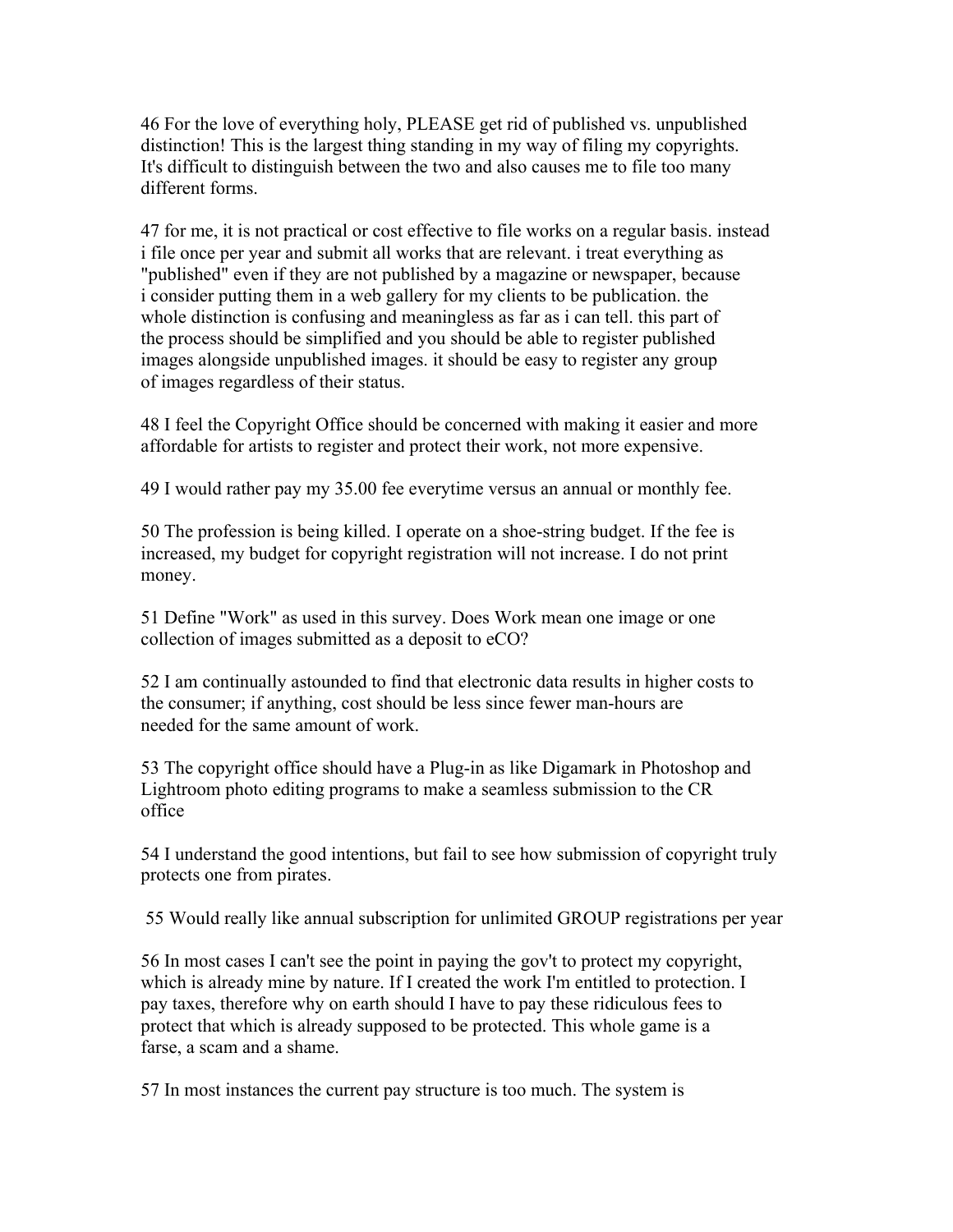convoluted and not easy to manage.

58 I would never file by paper.

59 Just another example of the COB going up while income continues down.

60 increases are exhorbitant...making a living with photography is difficult enough these days.

61 Why are you raising fees when photographers are struggling so much in this terrible economy?? We barely have enough work to survive. How out of touch is this government office?

62 It would be better if we could upload larger files.

63 A monthly fee is real appealing and I know I would register more than I do. The fee has to be on the lower side for it to work.

64 if fees go up for group registrations, I'll just wait a bit longer and register more pictures taken over longer periods of time. Instead of every 3 months, switch to every 4 or even 6 months.

65 have a variety of choices

66 At my firm, we see registration of every assignment as a necessary part of our work flow. Each registration includes all images shot for that assignment (architecture, predominantly). An increase in fees will not change our registration habits (50-75 registrations per year) but will impact our bottom line, as registrations are part of our overhead, not recuperated as line item expenses to the client. We do our registrations on line and enjoy that process more than the paper process.

67 An annual subscription fee for a basic registration (one author, one work) does not appeal to me because I almost never register a single work. I would love to see an annual subscription offered for group registrations and would gladly pay an annual fee of \$599 or more for the ability to file an unlimited number of group registrations per year.

68 It is my impression that it is very difficult to register large numbers of photographs online, if I am not mistaken, you have to add each photograph individually to the list you're uploading - maybe I am not doing this correctly, but my last submission was over 300 photographs and I had to FedEx a CD to the copyright office because I couldn't register that many online.....

69 Fees paid seem excessive considering the amount of time required for processing of all paper forms. This time, and higher costs, present a hardship to visual artists.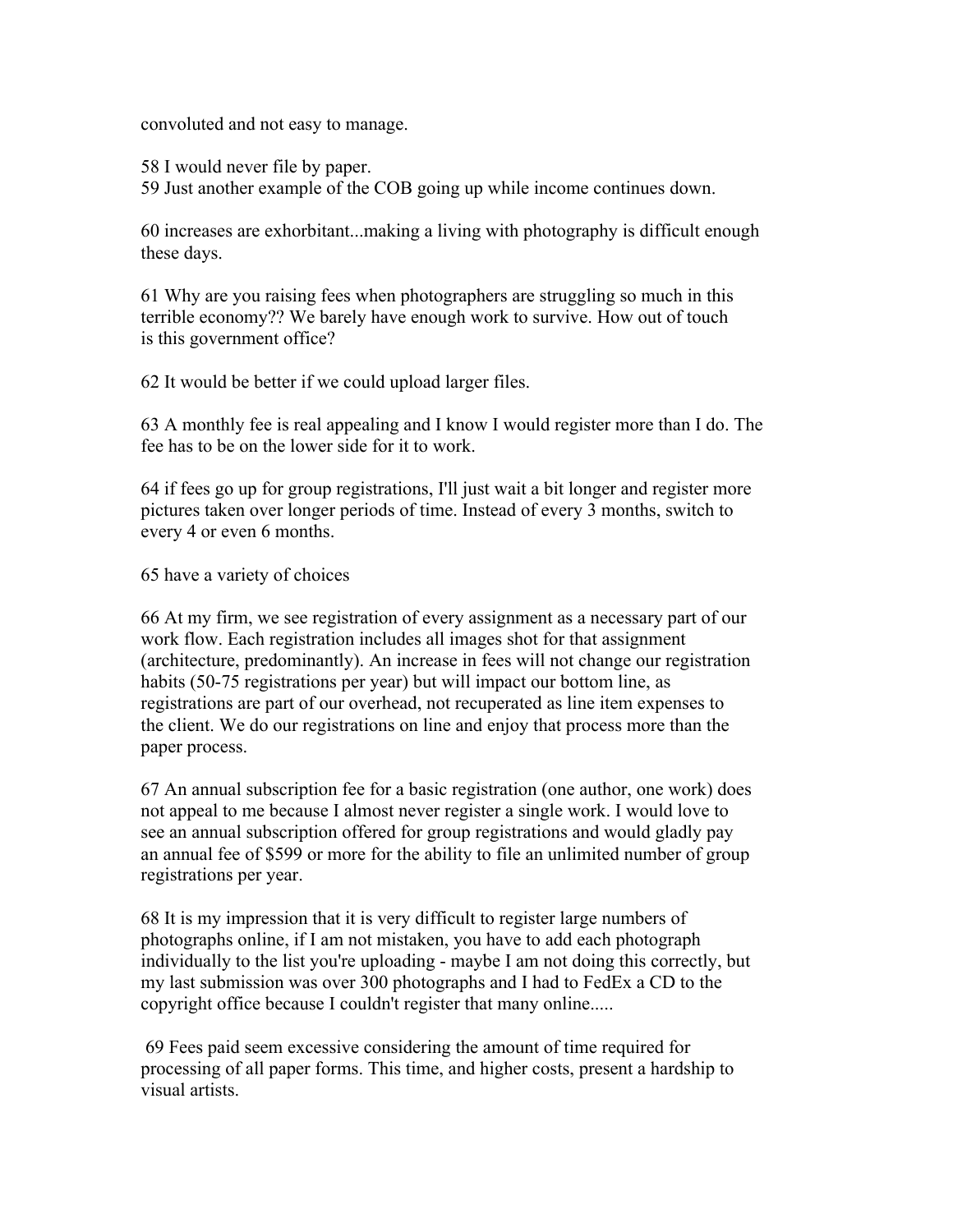70 in respect to the increasing cost of doing business along with the need for more monies to live, it only seems fair an increase be present for the copy rights. everybody wants more, needs more, saz give me more dollars cause i am the best in my field of work. well the copy right office is the only game in town if you need protection from the photographic thieves. best of luck with the proposal and stick to your guns. Peace Love Happyness

71 The technology for the distribution of images has far outpaced a copyright holder's ability to track such distribution. Please develop a standard where each and every digital image is permanently embedded with a unique, trackable ID in it's metadata. I would like to know how certain images arrive in certain (mis)uses. These unauthorized uses of images infringe on my copyright and I feel that we can create an electronic "paper trail" with this ID. The transferring of the image from server IP address to server IP could then be mapped.

72 These proposed fee increases seem extreme. Is there data to back up the proposals, or is this simply pulled out of thin air? Too often fees are increased based on a sense of inflation without any facts to back the increase up.

73 what is the argument for the price to increase? I have been filling for years and one thing i can tell you that would make the service more useful would be for them to be able to show thumbnails of images uploaded in one batch. So if you lost the hard copy of what images are associated with a specific reg claim you could look it up much more easily. right now its just some bucket the info goes in that you can never see online. very 1995.

74 The online registration forms are counter intuitive. Compared to online forms available for the private sector, these forms are lacking in many areas.

75 I just starting out, I don't have much income from Photography coming in. Is there any way they can base it on your yearly profit? How about students??

76 I truly think raising fees will be counter productive because it will be a hindrance to filing rather than an incentive. I like the bulk fee structure because I believe this will encourage frequent registration.

77 I have just started doing electronic filing. I would like to be able to include published works with the understanding that I cannot make a claim before filing date, but from then on, I can. There is absolutely NO way I can track any date of publication, must less the first one So anyway you can resolve this issue for me, so I can file my work from the past would be very helpful. it is why I have not filed until this year.

78 The current eCO process for registering photos needs an overhaul. The user interface and design is clunky. Also, for the proposed increase in registration fee, what is the additional revenue going toward?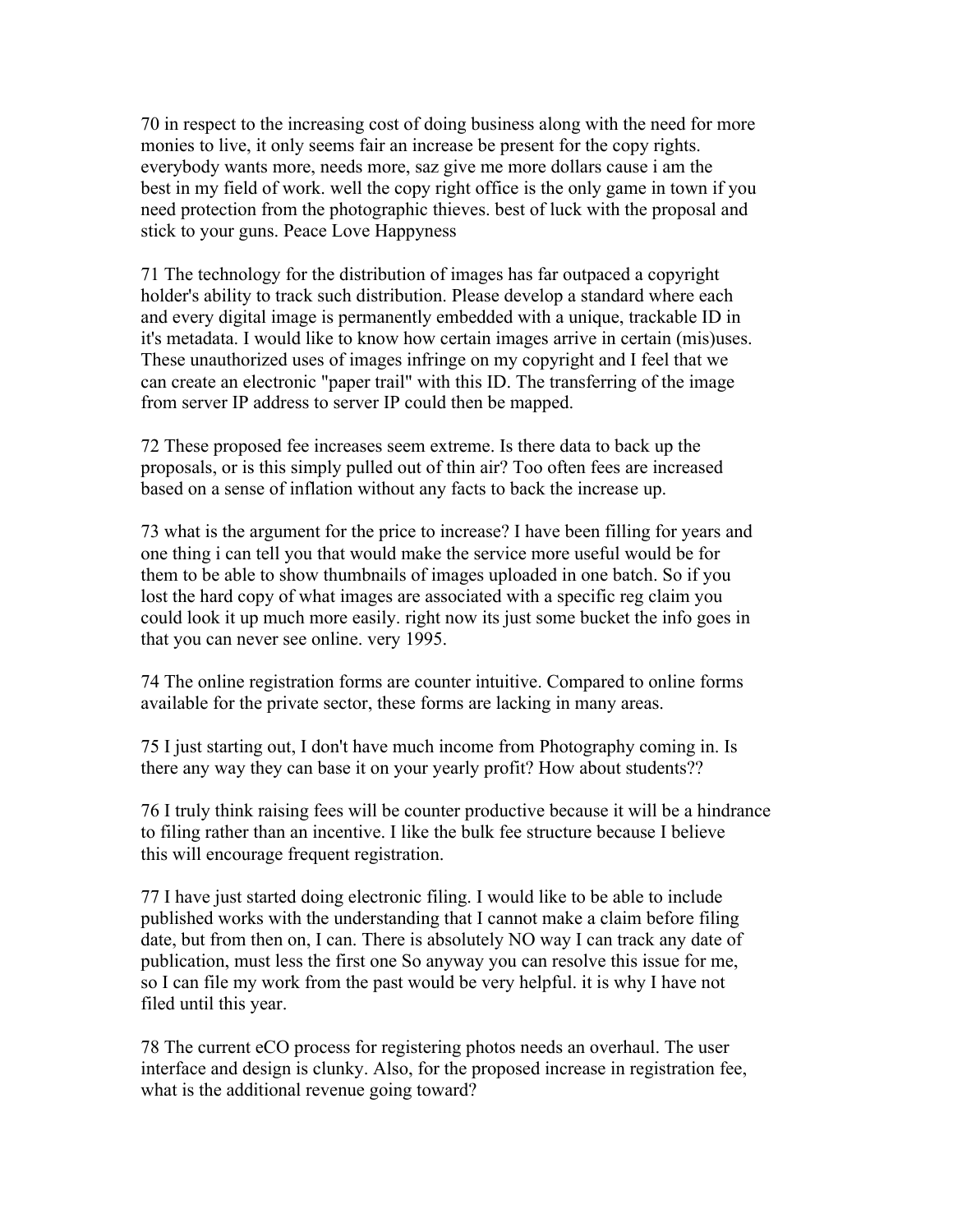79 digital uploading has been very buggy

80 raising th4ese fees could be a problem for new registrants

81 I think it's important to preserve the affordability of copyrighting a body of work or a group of images at a time.

82 In the current economic conditions the burden on photographers and artists are felt most profoundly. For a governmental office to administer this blow now will really make it harder for us- at least to protect ourselves from an industry that does not show signs of developing more conscientious scruples!

83 Submissions to copyright office should be free. Fees should be paid from fees charged to people/companies who violate copyrights. If it must be paid submissions, students should get (at least) one free submission per year for unpublished works.

84 When I first started to register my work I was paying \$10. then the price went up over the years , which I understood since everybody was increasing there charges. What I don't understand is the GREED in the Govt. attitude to the artist. I am tired of the , "Poor Starving Artist Syndrome" The Govt. wants to make the hugh profits and RAPE the artist. In 1986The USPS purchased my Statue of Liberty image to create 80 million  $22¢$  stamps and only wanted to pay \$1500.00 then a few weeks later they came back to me and said they wanted to use the same photograph on the French stamp but refused to pay me anything extra. My Invoice/Lease gave them the rights to use the image for the two stamps but I retained the commercial rights to the stamp design. Once the stamp was issued and they started producing commercial items and my attorney called to see who I should invoice; the USPS said that was a mistake and I should back off or it would cost me a fortune to fight them in court. They were not willing to pay anything to me as compensation for releasing them from my invoice. Then in (I am not sure of date) I think it was around 1997 the USPS came back to me and purchased my Chrysler Building image for their  $32\ell$  stamp and refused to pay any more then the same \$1500 for the same one time rights. Several years later they came back and wanted to purchase my "SIGNATURE" piece for and overseas airmail stamp and they were willing to pay me double the amount but their contract gave them rights to the image for perpetuity. I refused to give them all of those rights since they would be able to compete with my children who would own my copyright 50 years beyond my death, which would most likely be when the Statue was 200 years old. Because I turned them down on this unfair deal they have NEVER come back to purchase any more Staue images and yet last year for her 125 birthday they produced a forever stamp with the face of the Statue of Liberty on the New York hotel in Las Vegas. I thought what happens in Vegas stays in Vegas. The US government treats its artist totally unfairly instead of showing us the respect that we deserve and allow us to make a decent living.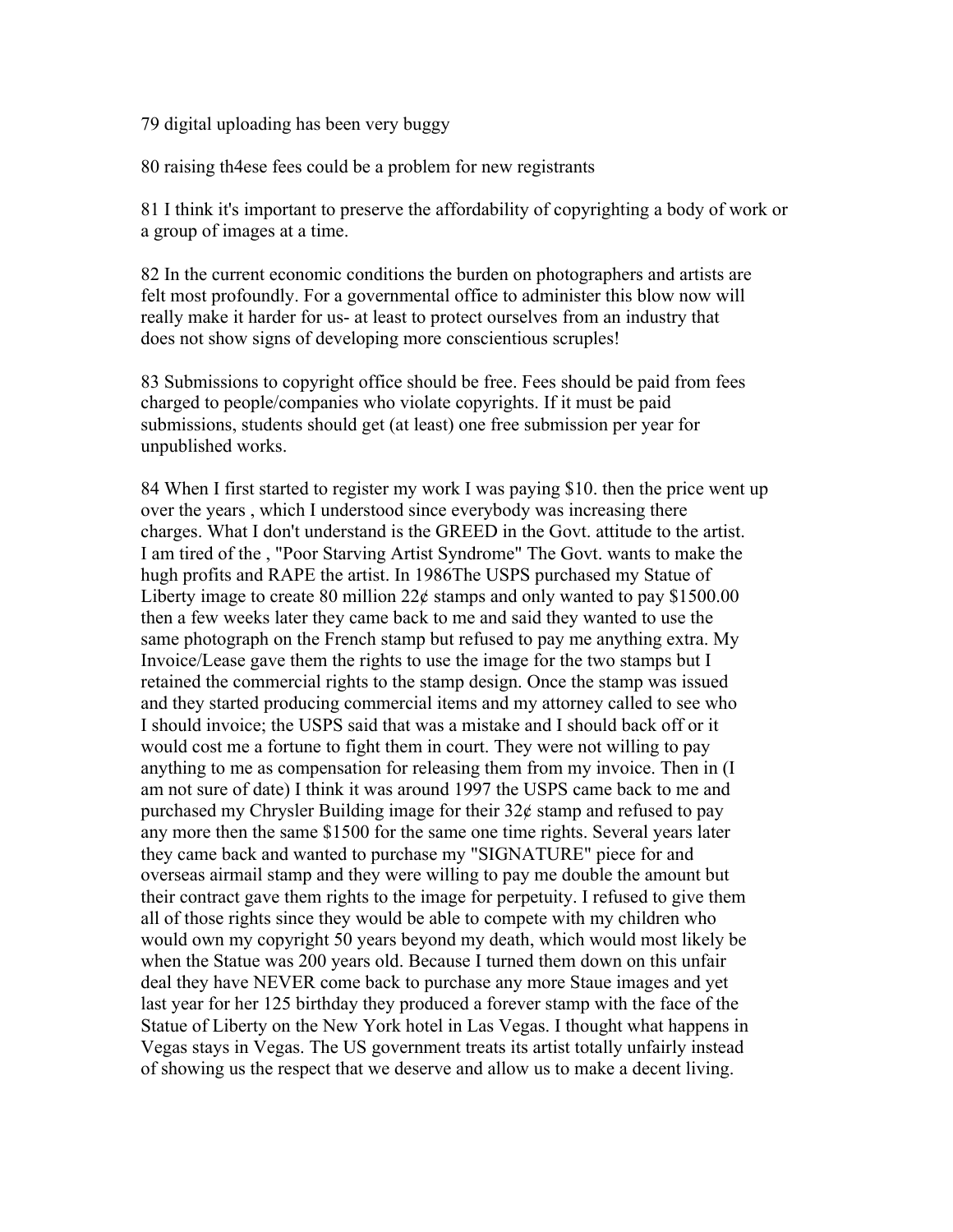85 Fees are ALREADY too high in my opinion.

86 I believe that published and unpublished should be registered together. It is way to confusing, especially now that photographs can be published the moment a client receives them in her / his hands.

87 I am not a professional but make an effort to sell my work and am occasionally successful. The increased fees would have a chilling effect on my productivity.

88 I have been registering since 2001 and do it all electronically. Raising the fee would be annoying but not insurmountable.

89 I cannot afford any of these options as a visual artist. Copyright registration is already prohibitively expensive. It is absurd to have to pay these sort of fees to obtain proof and enforcement of a right that I already hold as an artist. Citizens should not have to pay the government \*additional\* money to get it to enforce protections that citizens are already theoretically legally entitled to, let alone exorbitant fees such as these. An increase above and beyond what already exists is outrageous. I file with the copyright office exclusively because the law requires this proof if it is ultimately going to fully enforce copyright law if legal action is required when my legal rights are violated. As citizens, I and my fellow artists are entitled to full protections under the law and imposing progressively steeper financial barriers to obtaining full access to these legal protections already guaranteed to us is unconscionable.

90 Increasing the fee is likely to result in my combining filings I might otherwise have made separately into single larger filings

91 Like the PTO, corporations, publishers, and the media should be required to pay TWICE the fees artists pay for eCO registrations.

92 The copyright office needs to make it easy and inexpensive to register groups of photos; after all, with digital imaging there are hundreds of images shot instead of dozens that was the case with film. And copyright protection is needed more because of the ease of ripping-off ditial images. Thanks to ASMP for helping us all.

93 As more and more of our work moves into the realm of the internet, the more we should be copyrighting our work. The increase in fees on artist will keep all but the most successful artists from copyrighting their work.

94 Why are you killing the guys that want to do the right thing a register? It's hard to pay for it already.

95 I've been reluctant to file my work as I've heard that filing large batches online is often fraught with problems and that determining when and if a photo has been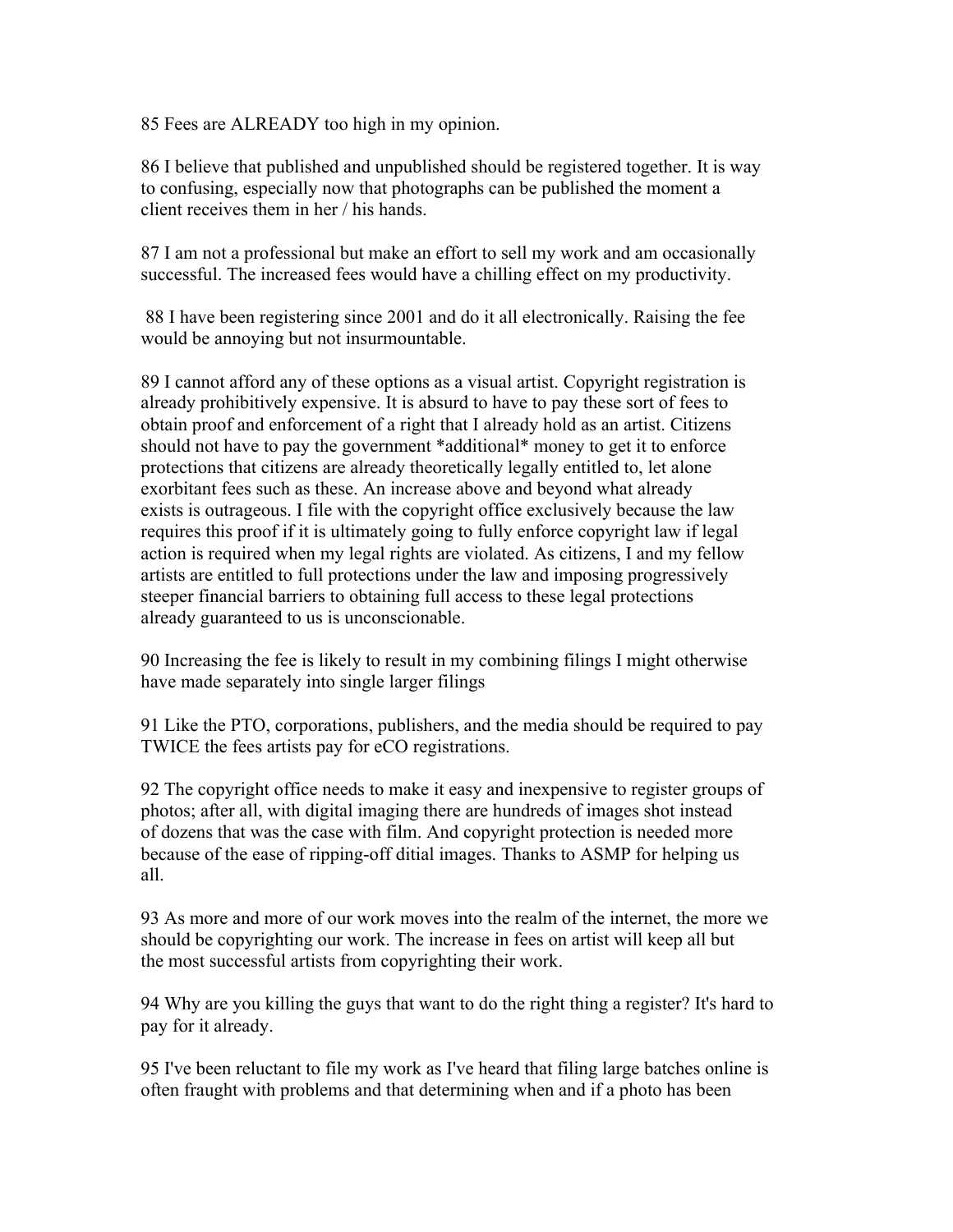"published" isn't clear. I shoot about 10,000 photos a year and license several hundred, many through microstock sites or to local websites, newspapers and magazines, many of which are paying 1/3 to 1/4 what they were when I started out. Increasing fees when even top experienced photographers are earning far less than they used to, when the cost of doing business is rising and new photographers and experienced ones must purchase more sophisticated software, computers and photo equipment regularly, and when stolen images are becoming more common, seems like a bad idea to me. I do think the "subscription" model seems like a good idea, but I'd like to know that increased costs will go hand-in-hand with improved online registration options.

96 It is extremely and prohibitively expensive for me to submit copyright registrations for individual published photographs. I try to make group registrations of unpublished work but can't always get that done before something is published.

97 I feel that the current fees are too much as it is. Also, what is "published" needs to be redefined in our "social" environment. As a business owner I try to wait until I have as many jobs as possible to file them all as unpublished. That leaves a lot of stuff waiting around until I'm sure it's been filed with the Copyright office. Either the fees need to come down so it's more affordable to register images more frequently or published needs to exclude posting to social outlets to create buzz.

98 Registration is a right, and should be free. Certainly this is part of the federal budget that could be increased without voter anger. Perhaps if some money was diverted from empire building/defense the Copyright office wouldn't have to increase fees.

99 I register groups of all published photos with form VA. The increase would only be feasible for my business if the current 3 month (from publication) deadline opened up to 6 months. The current 3 month window shrinks to 6 weeks when I have to allow 1-2 weeks for gathering  $\&$  organizing the images with detailed file lists & delivery times especially with holidays added.

100 I usually submit between 4,000 and 10,000 images per submission. I have to send those images on a DVD disc and I worry about the stability and longevity of the discs because DVD's tend to break down over time. I think the Library of Congress should provide a more robust online upload capability that can upload thousands of images (in the magnitude of Mb's or Gb's.) These should be stored on servers that are managed by the Library of Congress.

101 Photographers NEED to submit groups of photographs. Single images are prohibitive. Expense coupled with difficult enforcement will lead to fewer submissions.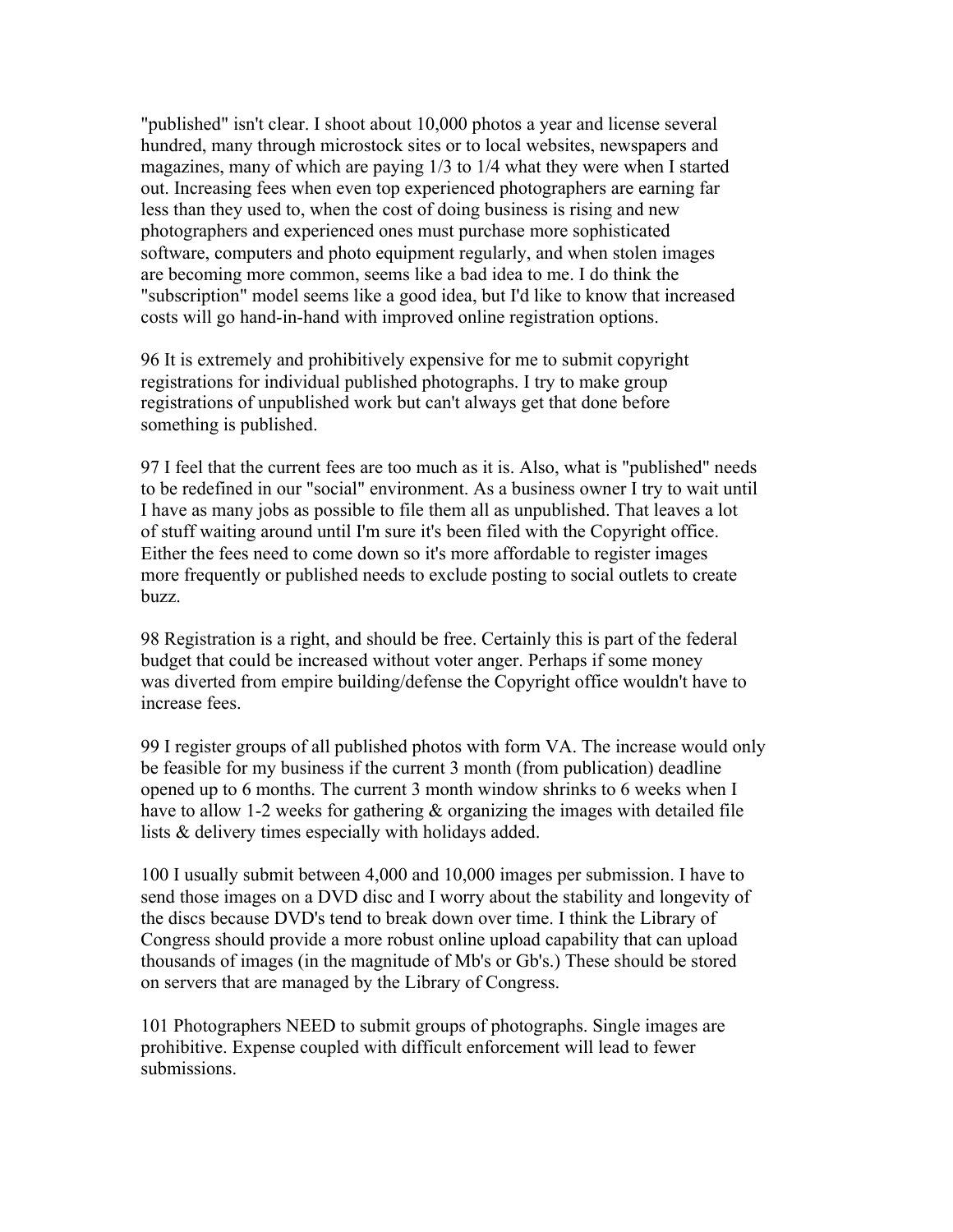102 This is a pathetic attempt to "tax" photographers, who on average have been making less money because of market saturation and the free internet. Electronic filing should LOWER the costs, not increase them.

103 please keep the registration fee as low as possible for photographers. Photographers are not multi-million dollar companies like Disney. I think less than 1% of professional photographers register their copyrights (much less than .01% for all photographers) because of complexity and cost, and it becomes a vicious cycle. The less photographers register, the more people don't take the photographer's copyright seriously, the more infriingements.

104 Need to be able to register photos published on different days under one registration.

105 This should be free. We don't pay a filing fee to the IRS.

106 Photographers should have a special fee schedule since they produce many more works (images) per year than other types of artists.

107 given the way electronic publication has eroded the power of the copyright, it's hard to justify registering as frequently as i used to.

### 108 STOP THE DISTINCTION BETWEEN PUBLISHED & UNPUBLISHED -- IT IS A CONFUSING MESS & TOTALLY UNNECESSARY !!!

109 I would like to see group registration of published work.

110 The Online Filing Fee from \$35 to \$85 is a 85% increase versus a 36% unrecovered cost, especially since thw Applicant is providing the human resource to enter and submit the information. While the Paper Applicant's increase slightly from \$65 to \$100 or 53% to cover a 42% unrecovered costs. In addition they are adding other fees while receiving Tax Payer funds to perform a Central Government function of protecting U.S. citizens intellectual property. Aren't they double dipping?

111 I have not submitted anything yet to the copyright office as I am just starting out. A smaller one time fee would work better for me as I have so many other large professional fees to be paid.

112 I like the idea of an unlimited submission package - but the rates should be lower to increase the incentive to purchase that package versus submit with individual payments each submission.

113 The fee increase is outrageous and it will certainly reduce what I register.

114 I support increased fees for paper filing but feel there should be incentives for efiling.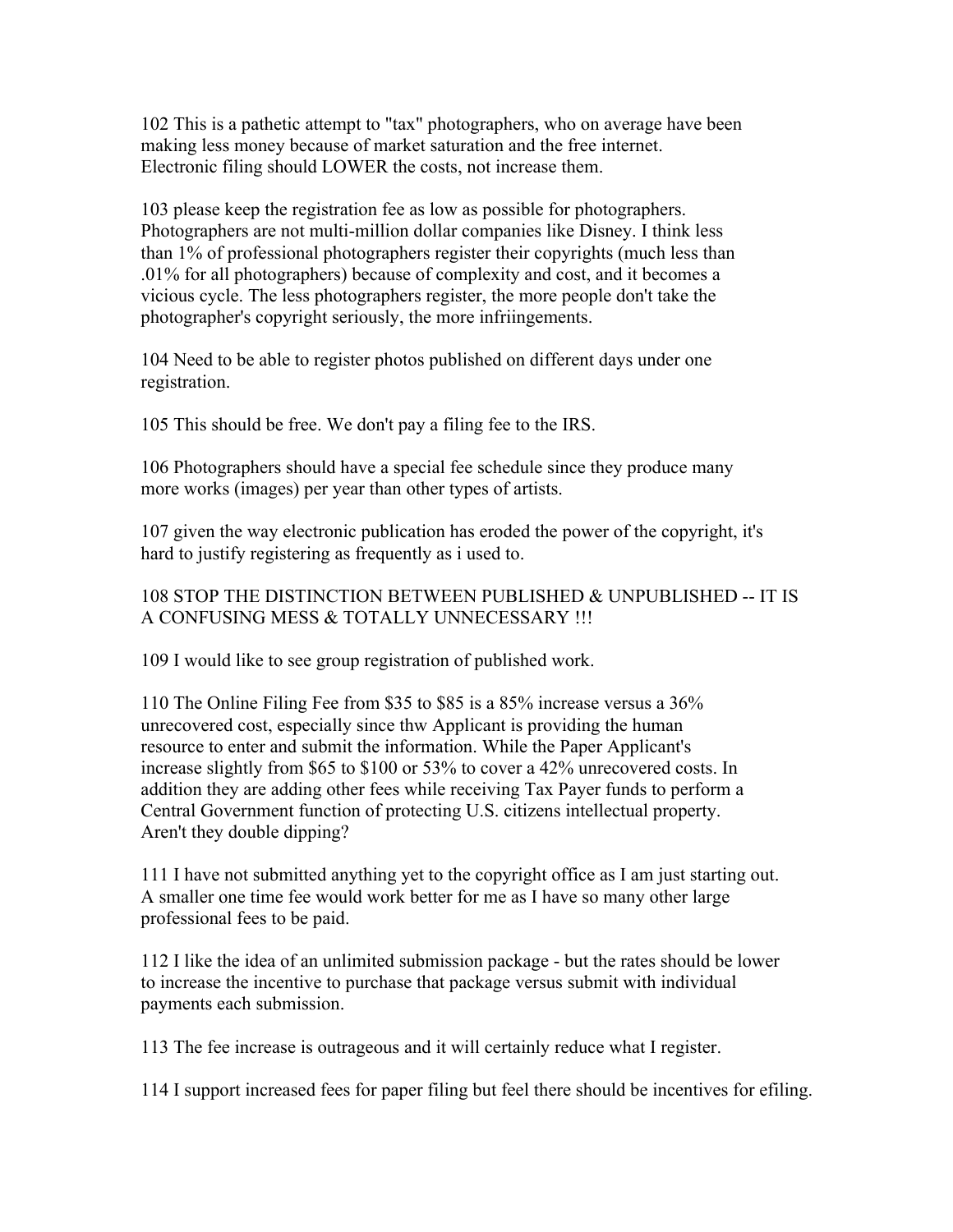How does the CO justify increasing fees for group registrations by 86%???

115 The Copyright office needs to increase the file size that you can uplaod to them or at the very least make it easier to submit multiple files if you have a large number of photos to register.

116 I am now registering my work on a regular basis and I send in batches of unpublished images. Even with the fees as they are now I have a hard time justifying the time and expense of registration. I was shocked to see that the prices might be increased, it would be a large burden on my very small business. It is difficult to make money as an artist, let alone a living wage, if anything these fees should be reduced so artist could better afford registration.

117 It would be wonderful if the Copyright office made the on-line filing of large quantities of images as easy as possible. We register over 2,000 images each quarter.

118 I propose the annual rate as an option

119 Eco online registration is confusing.

120 Copyright processing has been unacceptably slow or incompetent--having lost my 1997 copyright and having contacted me this past June, 2011, to file again. For a fee, or even as a government agency, the office can be expected to do better.

121 Honestly, \$65 is way too much to register every batch. I am currently a student so I have not registered work yet but my professor explained that the best way is to just register everything you shoot each month. If the price increases to \$65 it is unlikely that I will be able to do something like that.

122 By increasing fees, the government is allowing copyright protection to be extended to those people/groups that can afford protection. At its core, the increased costs will lessen participation and become a legal method of acquisition over uncopyrighted works.

123 It's hard enough out here to make ends meet without the government increasing our fees. I thought they were responsible for protecting our copyrights since our tax money is already paying for their existence. Why do we have to pay them twice to do the work they are responsible for?

124 It would be wonderful to be able to submit simple published work (such as on one's own website) along w/ unpublished work. Separating the two is a hardship for me. I shoot events, and I struggle between wanting to post my photos quickly, and waiting until all the photos are processed before I submit.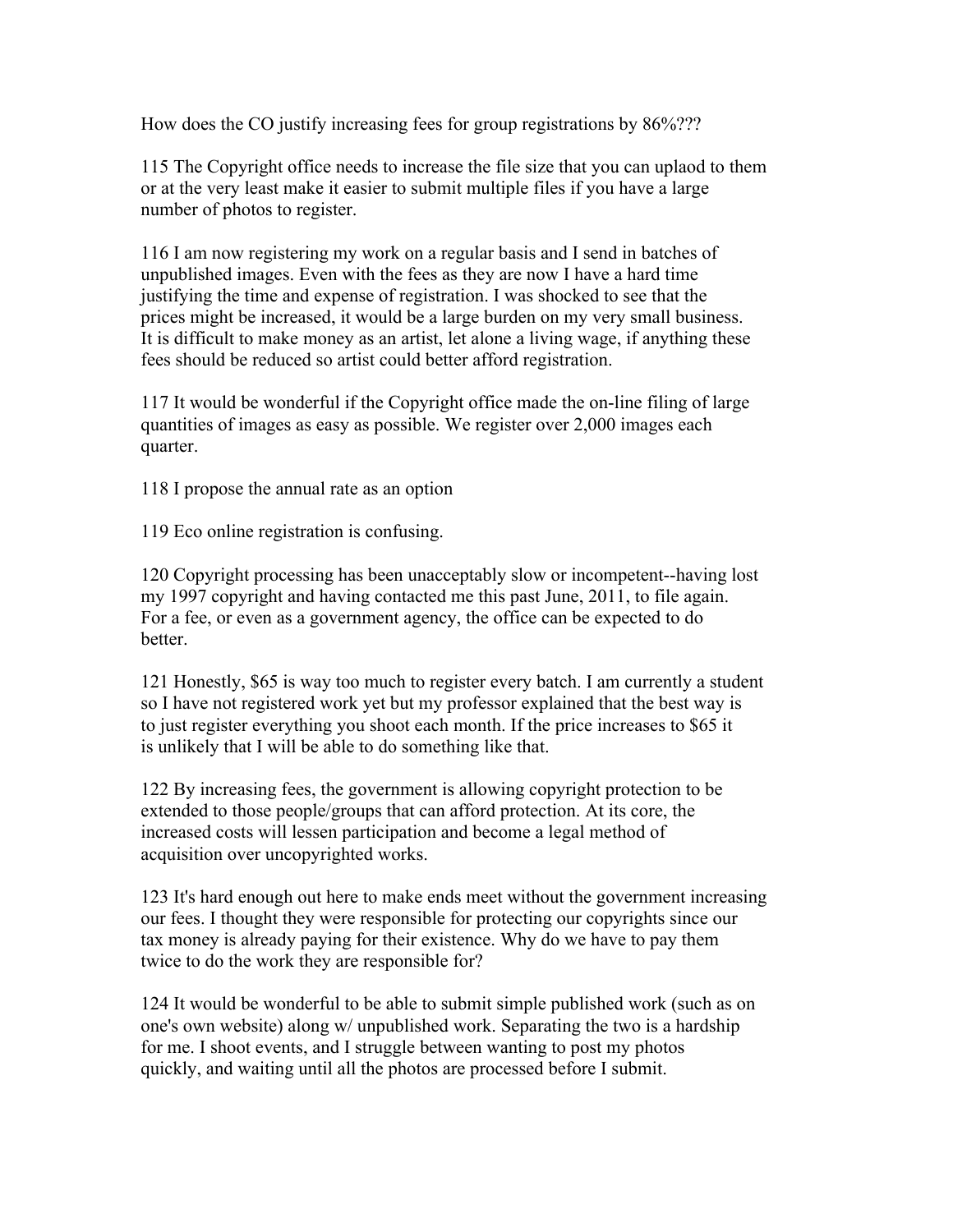125 The fee is already high enough. In a world in which expenses seem neverending for the small freelance photographer, this is another example of the government screwing the small business owner. Tripling the fee to \$100 seems completely out of line.

126 Concerned of the price hike.

127 I also file for original music. If your questions included other copyright item, I would look at a pice per year pricing option.

128 I think some of these fees are inflated beyond reason Apr 23, 2012 11:08 AM 129 The procedure for adding additional Titles to a Copyright registration is overly complicated. I recently had an 87 page Form CON document

130 The changes that seem to be suggested reflect increased cost to the registrant. There is a serious economic rights issue here. Less wealthy artist will register works less due to cost. Not only would this create a unfair copyright protection, these changes might also encourage violations of younger less established artists. With younger artist not able to pay the registration fees a very specific target for theft would be created. registrations.

131 I resent shouldering yet another burden for the financial bailout of our country. Artists in general, and me in particular, are in a much worse financial state now than we were several years ago.

132 filing for published images that were published 20~40 years ago is very difficult due to no hard copy, exact date of publication vague

133 If prices increase I will decrease the frequency of filing photo registrations, but I will increase the number of images included in a single filing.

134 There should be a way to file published works registrations electronically, in groups, rather than singly. Everything that can be done to reduce the number of filings, (by grouping) should be done for both photographers' and the copyright offices' benefit.

135 There's no reason to raise the fees!...they're high enough!

136 As an associate member on a monthly basis I have yet to notice any help in regards to local seminars or Simple forms to copyright work. First things first, I am much more interested in just getting the opportunity to get assignments. (Only 2 this year so far)

137 It they are going to increase fees than they need to make filing an easier and faster process.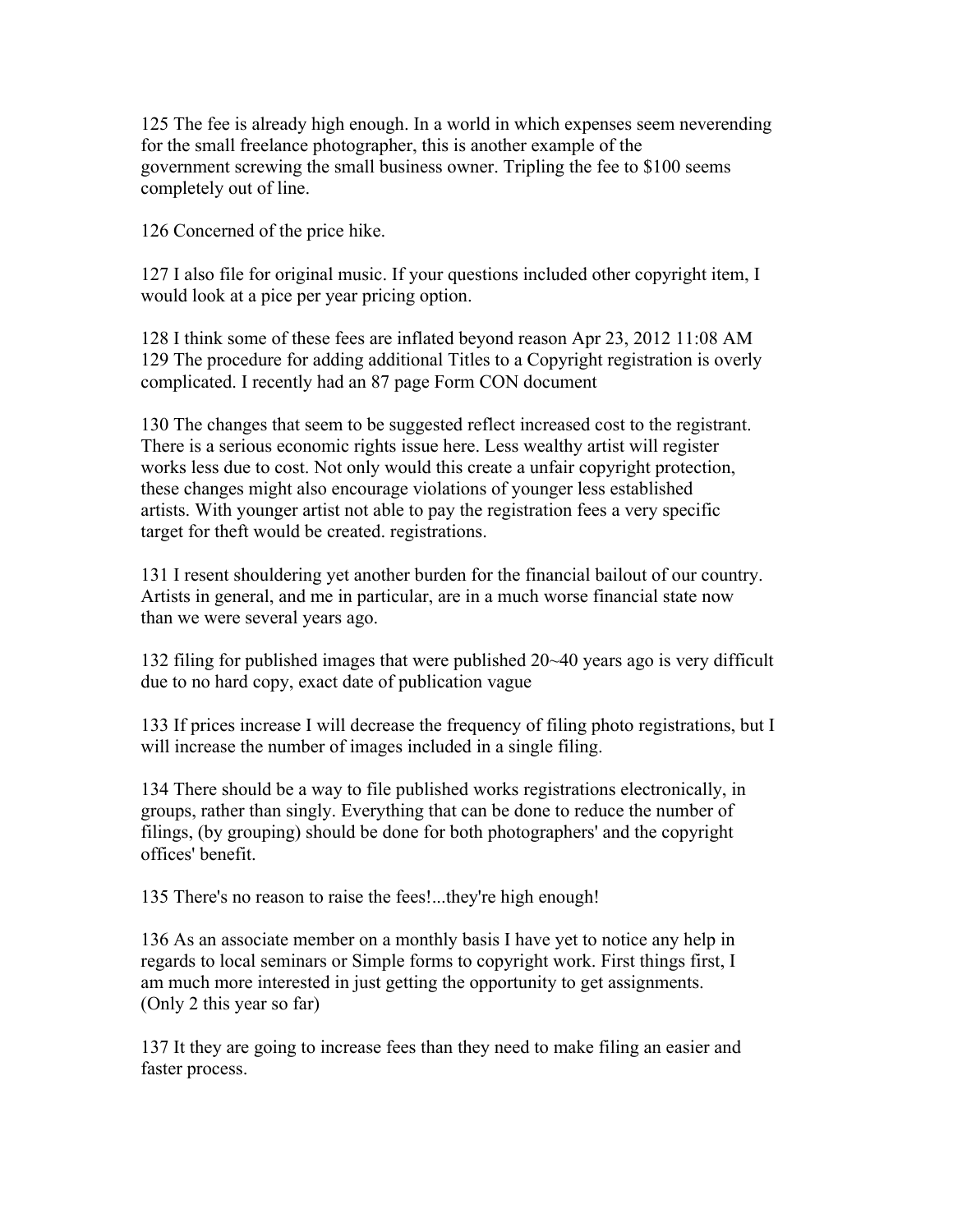138 The current electronic registration procedure is atrocious -- very clumsy, poorly designed and user unfriendly! It needs to be vastly improved - as do LOC storage methods -- in order to better serve the nation -- and to justify any proposed higher fees.

139 \$35 to \$65 is too much of an increase

140 I still find the registration process confusing, especially for batches of photos. I file online using eCO, and found it tedious. They once held one of my batch registrations for almost a year without notifying me, because there was a question about my dates. I think the long delay was unnecessary, and the issue should have been resolved more quickly. The whole system is rather opaque to me, and I cringe when I have to file. This makes it difficult to file regularly.

141 It is silly we have to pay anything at all to "register" our copyright. Why should we have to pay to secure the full power of copyright? Copyright is automatically granted to the content creator and should need no government involvement, and no fee.

142 SIMPLIFY the process!! We all have computers now.

143 I've been hesitant to register already because of unsteady income and revenue. It was already expensive, and an increase ESPECIALLY the very high increase for batch online registration makes me very very very uncomfortable.

144 I believe that increasing the e-filling fee will put at risk the young and upcoming fellow artist that will fail to register due to the increase.

145 Please update/upgrade your complicated and arcane website procedures.

146 It would be wonderful if you could upload an entire folder of images, rather than having to do each one individually. That takes an enormous amount of time since the system is very outdated.

147 This would erode my profit which I need to cover all the other collateral expenses in running my studio when I'm not shooting. I shouldn't have to pay to protect what is mine. In lieu of additional costs being shouldered by the photographer, there should exist a law instead to protect me. This is a disincentive to continue to work in this field and it's another financial hurdle that other professions don't have that denies me the right to what is mine. As much as one sees it as a registration fee it is also a fine that is being paid ahead by the photographer as a band aid because the proper laws aren't in place instead. It feels like another way to deny a photographer their livelihood.

148 The copyright process already seems cost prohibitive for the amount of work that I produce. I would prefer a flat fee for a year as ASMP has proposed. I would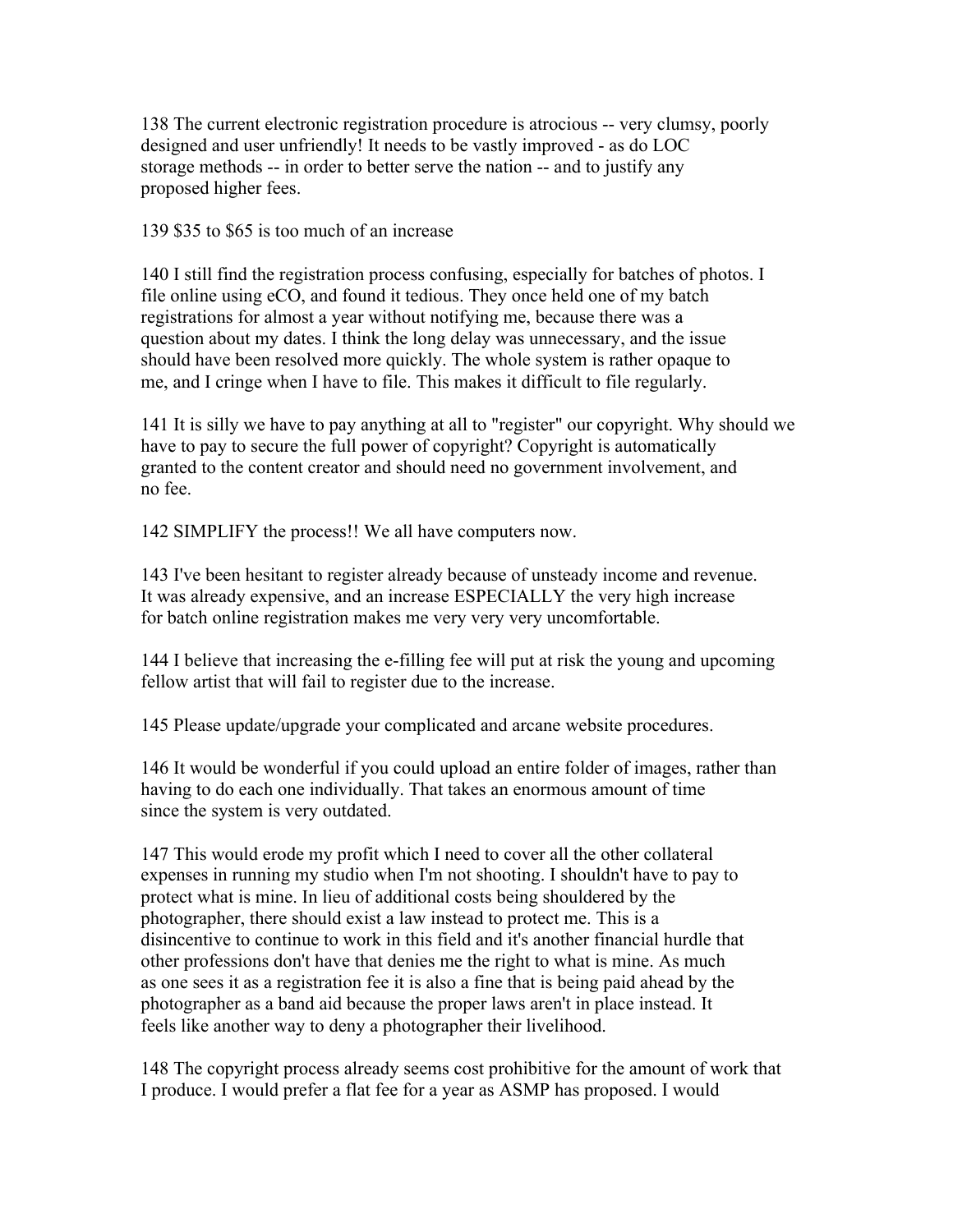definitely be more likely to submit my work.

149 i don't think the fee should increase at all. i think it should remain at \$35.00

150 A basic subscription for a single work is not worth \$45 or \$599 per year to me in order to be allowed to enforce my rights. I will almost always register claims for multiple works - often large multiples.

151 A certification process for ASMP members to be approved for streamine submissions directly from my editing program (i.e., Aperture or Lightroom). Think of it like what DHS is doing with people

152 I am retired and my photographic file is not in my hands

153 Currently, even \$35 causes me to hesitate to file a claim. Especially now, every dollar counts and although it is understood to be a sound investment, like insurance, there is only so much I can afford.

154 The photos i shoot are copyrighted immediately, but often don't bring in any revenue through licensing until months or years later, if at all. I depend on an affordable method of copyrighting them. If the fees become unmanageable then I will use the system much less often.

155 Having a basic clam only include one work will adversely impact my business. We need to be able to blame a group registration of unpublished work in a basic clam.

156 I work for a newspaper and have clients. Having to register published and upbublished works separately is quite burdensome to both my workflow and cost of doing business.

157 The entire process is confusing and not easy. One does not always know the date of a published work - one may submit but not receive a tear sheet. There should be a broad date allowed - say the year or quarter, but not the exact date published. Also, does showing photos on social media count as publication? This should be made clear. Would like an annual fee but much lower than that proposed.

158 Increasing fees is just another barrier to registration. Fees should be keep as low as possible. Registration should be enhanced not made more difficult.

159 This is a significant increase in operating costs for a person who registers images monthly or more, depending on the project. This is also not a "optional" activity as my rights are severely diminished should I not register in a timely manner. If the Copyright Office would like to see more people utilize their system, and have their protection (which I can't imagine why not) an increase in